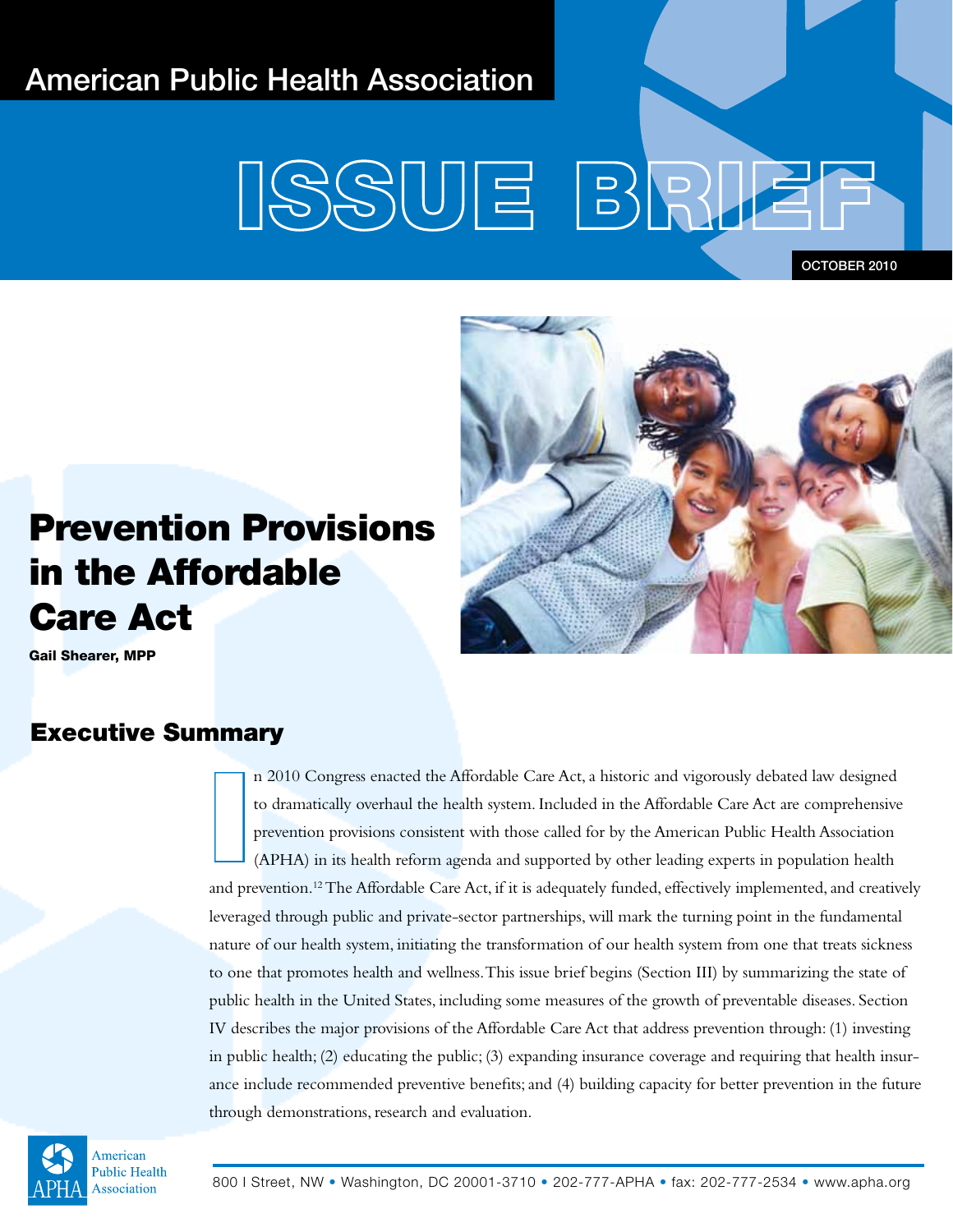

ealth reform's aim<br>
is to transform<br>
America's current is to transform America's current sick care system into a genuine health care system, one that is focused on keeping us healthy and out of the hospital in the first place.

**—Senator Tom Harkin3**

Section V identifies key implementation issues. Federal, state and local policy makers charged with implementing the Affordable Care Act face challenging issues in the near future such as: (1) deciding how to allocate new prevention funds and protect existing funds; (2) allocating grants (federal) and applying for grants (state and local) so that prevention efforts are coordinated efficiently; (3) learning the best ways to ensure the accessibility of available information about the benefits of prevention to both the general population and hard-to-reach populations; and (4) learning how best to communicate with consumers and patients so that they act on that information to prevent disease and disability and improve health.

Successful implementation of the prevention provisions of the Affordable Care Act will require the devoted efforts of staff at all levels of government, of all members of the healthcare and public health professional workforce, and of health plans and insurance companies. It also will demand the engagement of citizens, who will need to be more educated about choices in the health system. Section VI includes recommendations for policymakers to: (1) leverage health reform funding and other existing funding to expand total funds for prevention and maximize progress; (2) conduct research about how to communicate prevention messages most effectively to traditionally underserved populations; and (3) improve public health by making comparative effectiveness research on prevention a priority and by expanding successful prevention pilot projects.

This issue brief does not cover workforce issues such as the expansion of primary care and community health centers. These important areas will be addressed in a separate forthcoming issue brief.

# I. Introduction and **Overview**

[Health reform's] aim is to transform America's current sick care system into a genuine health care system, one that is focused on keeping us healthy and out of the hospital in the first place.—*Senator Tom Harkin*<sup>3</sup>

Senator Harkin, a long-time leader on preventive health care, captures in his quote the hope that the landmark health reform legislation enacted in 2010 will make fundamental changes in our system so that it prevents disease and promotes wellness. The Affordable Care Act, signed into law on March 23, 2010<sup>4</sup>, included comprehensive initiatives that elevate the nation's commitment to preventing disease and promoting wellness. Its provisions cut across a range of needs that have been articulated by experts.5 These include the establishment of a large Prevention and Public Health Fund, creation of a National Prevention, Health Promotion and Public Health Council to coordinate federal prevention initiatives, development of new grant programs to fund state and local initiatives at the community level, a new requirement that health insurance policies cover recommended preventive services, and development and implementation of a goal-driven strategy for prevention that will include a timeline for measurable actions. The law also requires that changes to insurance coverage and policy must be guided by scientific evidence, and calls for evaluations and reports that provide an opportunity to learn from experience and make improvements over time.

The American Public Health Association (APHA) and the public health community have long supported health reform that expands health insurance coverage to the millions of uninsured Americans and provides

The American Public Health Association (APHA) and the public health community have long supported health reform that expands health insurance coverage to the millions of uninsured Americans and provides access to care for all residents. APHA also has supported the creation of a dedicated funding stream for prevention, wellness and public health.<sup>6</sup>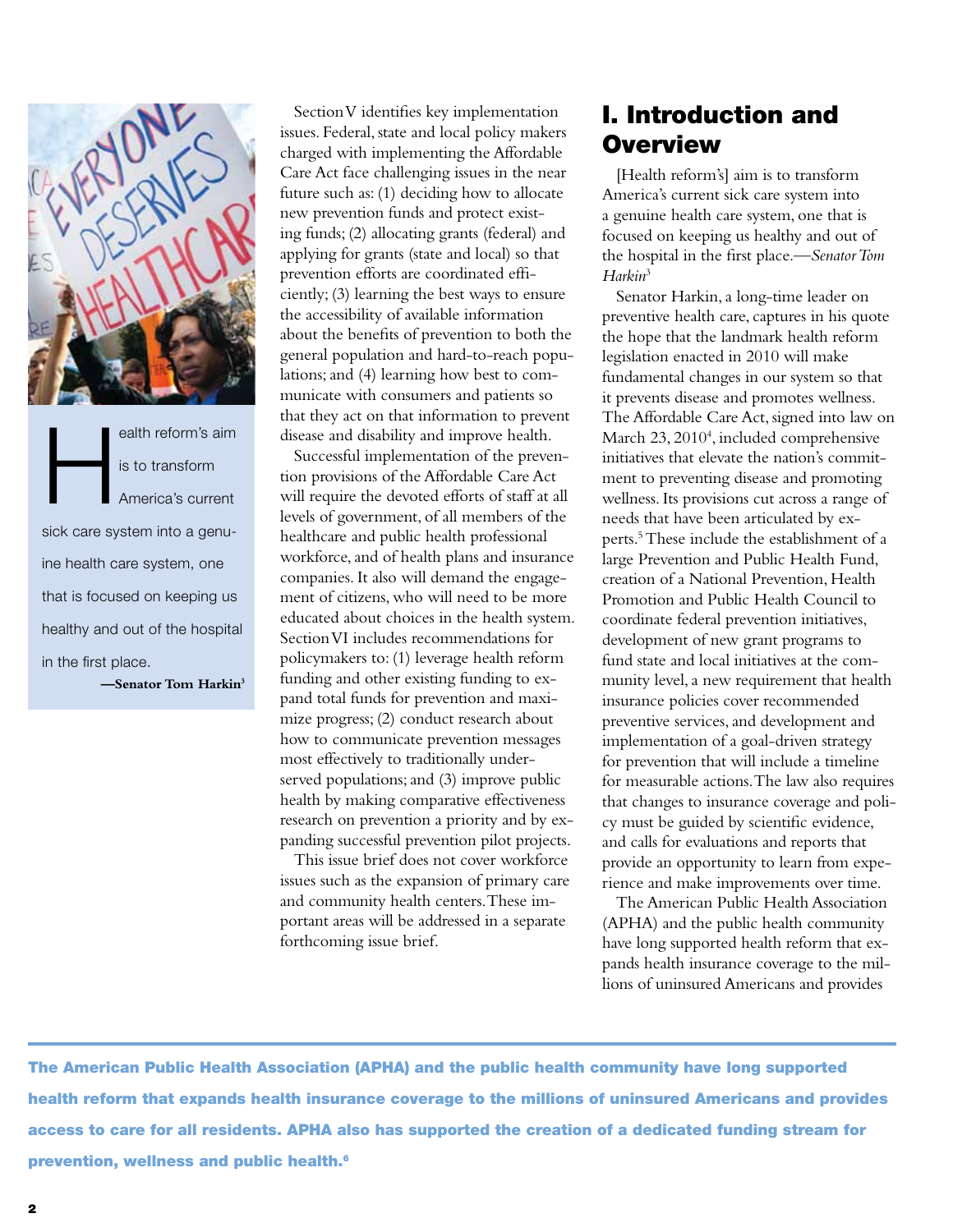access to care for all residents. APHA also has supported the creation of a dedicated funding stream for prevention, wellness and public health.6 APHA's *2009 Agenda for Health Reform* describes the populationbased services needed to help communities and individuals be healthy.<sup>4</sup> A number of organizations and coalitions that promote improved public health have taken similar positions.7

The Affordable Care Act addresses many of these recommendations from the public health community and represents a bold step for the nation in creating a system that promotes wellness.

This issue brief addresses the provisions in health reform that directly relate to prevention. It does not deal with the many indirect ways that health reform promotes health and prevents disease, most notably by reducing the ranks of the uninsured who have faced financial and access barriers to both acute and preventive care. Nor does it cover workforce issues, such as those related to the expansion of primary care, the public health workforce, medical homes, and community health centers, all of which will play a crucial role in supporting the transformation of our health care culture to one that embraces prevention.

At this time, there is ambiguity in the law about the extent to which funds are authorized and/or appropriated, creating uncertainty about the precise amounts of funding that will actually be available. The law often uses language such as "there are authorized to be appropriated such sums as may be necessary to carry out this section" (Section 4004), and "out of any funds in the Treasury not otherwise appropriated, there are appropriated \$1,000,000 for fiscal year 2010 to carry out this subsection" (Section 4203). Many sections do not include any language about funding, creating uncertainty about future funding. The Congressional Budget Office has published a table of authorizations subject to appropriation in order to clarify which provisions have specific dollar amounts authorized (by year) and which provisions do not yet have a specified budget.<sup>8</sup> The success of the Affordable Care Act's prevention and public health initiatives will depend not only on whether



T he Affordable Care Act addresses recommendations from the public health community and represents a bold step for the nation in creating a system that promotes wellness.

the authorized funds are appropriated, but also on the ability to achieve changes across many non-health care aspects of our society through healthy environments, education, a more nutritious food supply, and modification of individual behaviors.

After a brief overview of the problem of inadequate focus on prevention in the past, this issue brief describes the major prevention provisions in health reform and identifies some of the key policy and implementation issues that lie ahead. For an implementation timeline of the public health, prevention and wellness provisions in the Affordable Care Act, see Appendix 1.

## II. The Problem

Rising rates of preventable disease and death, as well as international comparisons of health outcome measures, reveal that Americans are not as healthy as they could be, and that they are becoming increasingly unhealthy over time. The relatively unhealthy population stems from many factors, including but not limited to the health system. Lack of access to a high-quality education, nutritious food, adequate exercise, and a healthy and safe environment are key factors driving the diminishing health of the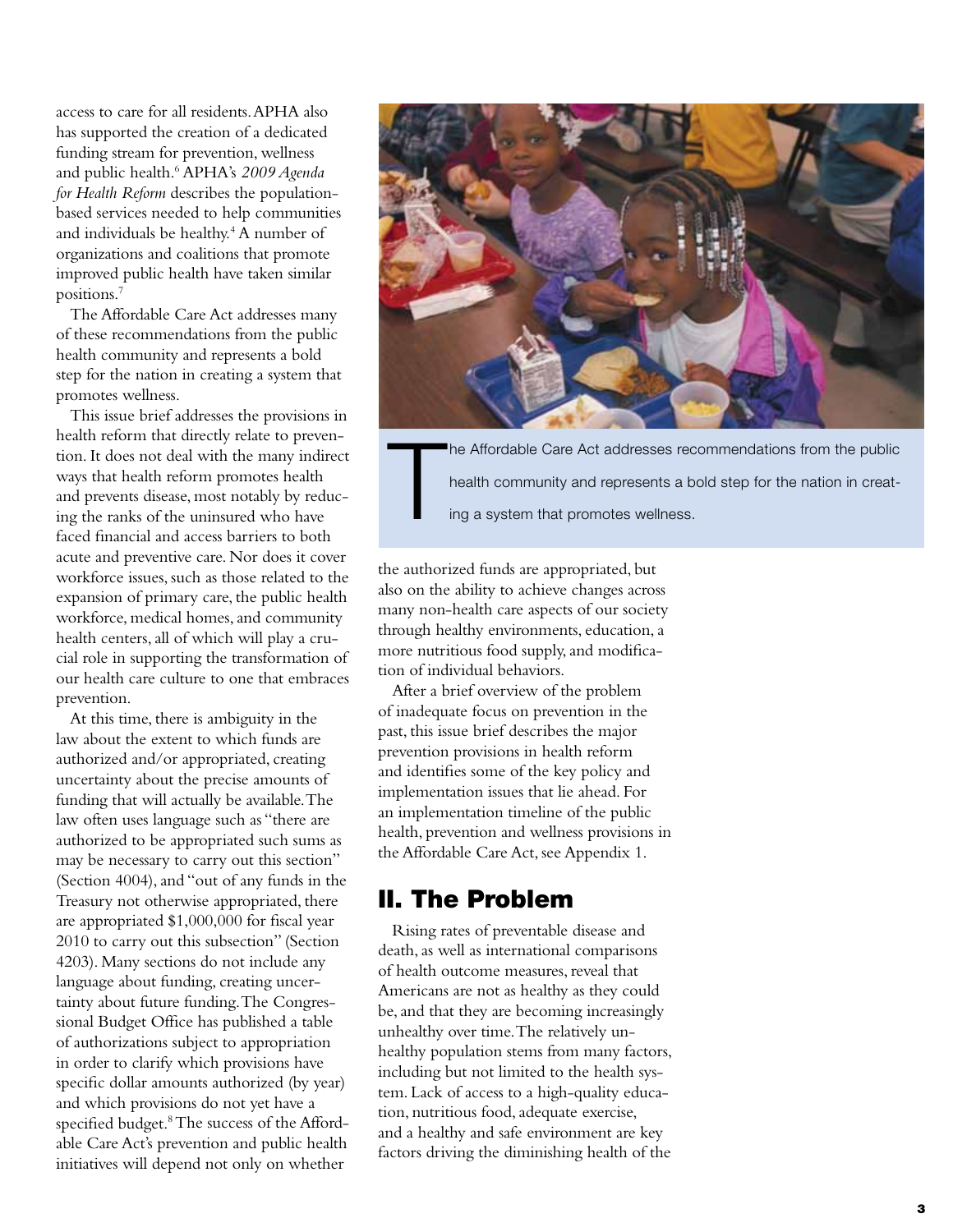The World Cancer Research Fund and American Institute for Cancer Research found that cancers are principally caused by environmental factors, the most important of which are tobacco, diet, physical activity and exposures in the workplace. Two-thirds of all cancers can be eliminated through changes to diet, physical activity and tobacco use.16

> nation. In the absence of other changes, even a complete transformation of the health system is not sufficient to significantly alter the growing problems of heart disease, obesity and cancers that affect our nation's health.

> **Preventable disease and death: Prevent**able disease and death impose a large burden in the United States. In 2009, an alarming 26.6 percent of the U.S. population was obese,9 8.2 percent of the adult U.S. population had diabetes,<sup>10</sup> and 27.8 percent of the adult population had high blood pressure.<sup>11</sup> Lifestyle behaviors and choices, such as tobacco use, poor diet, physical inactivity, and alcohol consumption are primary determinants of disease and death in the United States, yet these have historically received little attention from our health system with respect to preventing them in the first place. This lack of attention has resulted in an estimated 60 percent of deaths in America being attributed to "social or behavioral circumstances."12 In many cases, the unhealthy



esearch has shown that coronary artery disease can be reversed<br>with lifestyle changes including diet, stress reduction, psychosocial<br>support and exercise.<sup>13</sup> with lifestyle changes including diet, stress reduction, psychosocial support and exercise.<sup>13</sup>

choices that lead to poor health outcomes are not in fact lifestyle "choices," but rather the consequences of economic and geographic factors that restrict or prevent access to healthy food and safe environments in which to exercise.

Research has shown that coronary artery disease can be reversed with lifestyle changes including diet, stress reduction, psychosocial support and exercise.<sup>13</sup> Recent growth in the self-reported obesity rate, a 1.1 percentage point increase (2.4 million additional people) between 2007 and 2009, is another indicator of the growth of preventable disease and the need for an aggressive public health focus.14 The World Cancer Research Fund and American Institute for Cancer Research found that cancers are principally caused by environmental factors, the most important of which are tobacco, diet, physical activity and exposures in the workplace. Two-thirds of all cancers can be eliminated through changes to diet, physical activity and tobacco use.15 It is widely recognized that as a country we need to take steps to prevent obesity, and that problems with "the availability of healthy and affordable food options, eating patterns, levels of physical activity, quality of the built environment, social and cultural attitudes around body weight, and reduced access to primary care" all contribute to the prevalence of obesity.16

International comparisons of health: The United States lags far behind other countries in key health measures, yet we manage to spend far more per capita each year on health care than other countries, \$7,680 per person, for a national total of \$2.3 trillion in 2008.17 Male life expectancy (at birth) in the United States in 2006 was 75, compared with 79 in Australia, 77 in Austria, and 79 in Japan.<sup>18</sup> "Healthy life expectancy," a measure of the number of years a newborn can be expected to live a productive and healthy life, is 70 years in the United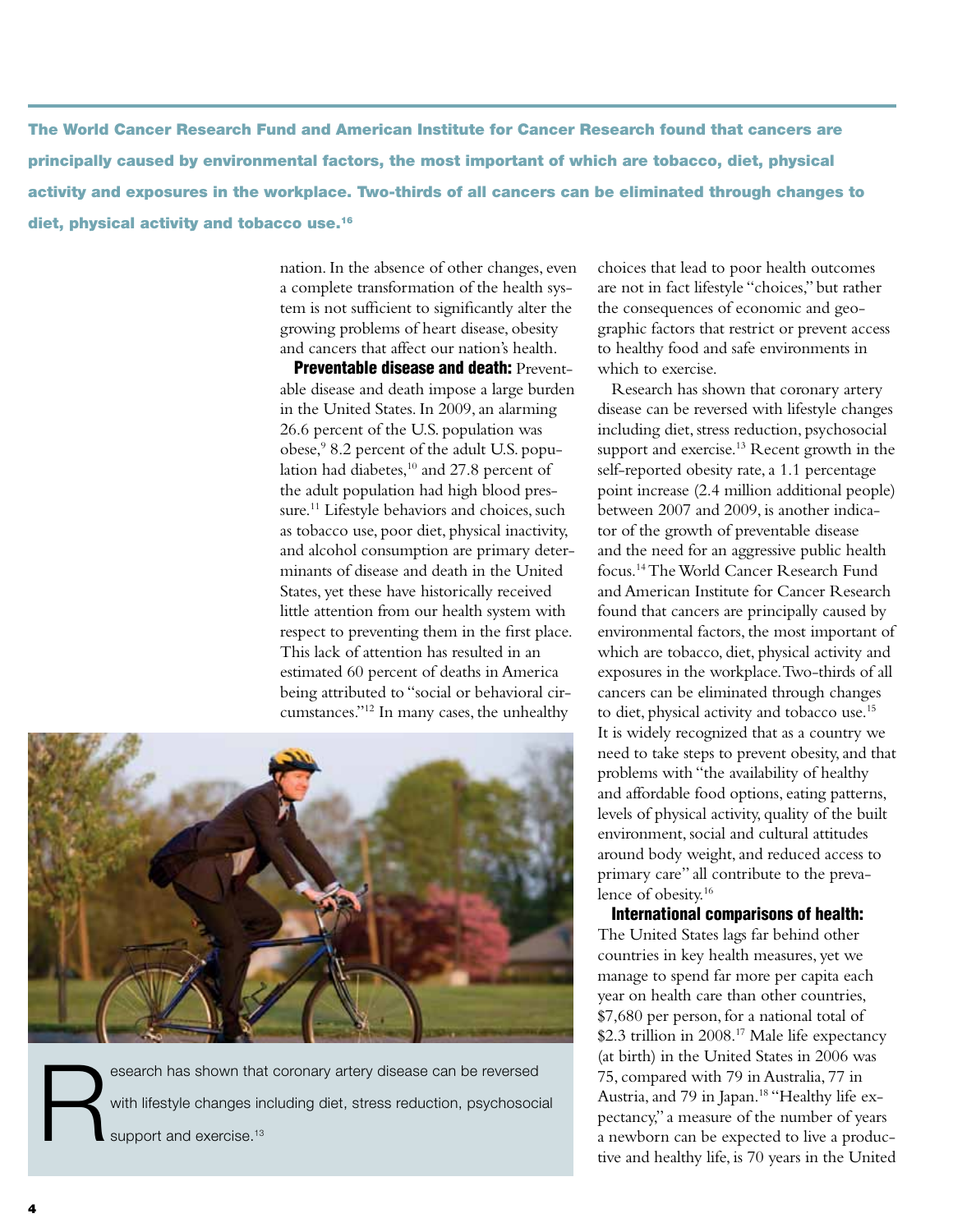States, less favorable than 30 other countries such as the United Kingdom, Spain, and Japan, which has the highest life expectancy of 76.19 Infant mortality in the United States was seven per 1,000 live births in 2009, with 36 countries (out of 193 rated) having lower infant mortality rates.<sup>20</sup> A Commonwealth Fund international comparison of health systems placed the United States as worst in an analysis that considered measures such as quality, access, efficiency, equity and cost.<sup>21</sup>

Health System Failures: Primary Care

**Shortages.** A central challenge to the health system is the short supply of primary care providers and public health professionals, and their maldistribution across the nation. Seventy percent of health leaders surveyed by the Commonwealth Fund said that addressing the shortage of trained health care workers was an essential, urgent part of health reform.22 The Institute of Medicine has documented how demands for the healthcare workforce will grow because of the aging of the Baby Boomers.23 The current shortage of primary care providers, especially in rural areas*, before* Baby Boomers turn 65 and before the enactment of the Affordable Care Act, undoubtedly means that shortages will intensify over the coming years as Boomers need more health services, and implementation of the law removes financial barriers to seeking health care. Additionally, the recession, the high unemployment rate, and continued financial pressures has led to a long-lasting crisis affecting state budgets, and resulted in severe cuts in the workforce that provides basic health, public health and other services at the state and local levels.

Health System Failures: Financial Incen**tives.** Another factor contributing to the declining population health is the health care financing system, which is largely fee-forservice. The U.S. health system is riddled with financial incentives to provide medical care to treat disease (e.g., coronary bypass and bariatric surgery) rather than offer primary care and guidance to address health through basic lifestyle changes before the disease process begins.

Focus on Children as a Proxy. The health of the nation's children best exemplifies our lack of attention to prevention. The following measures indicate how poorly our nation is doing with respect to raising healthy children.

- Only 70 percent of pregnant women have access to adequate prenatal care.<sup>24</sup>
- Seventy-eight percent of children between the age of 19 months and 35 months received complete immunizations in 2009 (a 42 percent increase in 10 years).25
- In 2007-2008, 19 percent of children six to 17 years old were obese.<sup>26</sup>
- Nine percent of children have asthma, with 400,000 of these having mild to severe asthma.27
- In 2008, 25 percent of 12th graders reported having five or more alcoholic beverages in a row in the last two weeks.28
- An estimated 17 percent of children have "some type of developmental disorder," and 21 percent have a "diagnosable mental or addictive disorder";29
- About 1.2 million children drop out of high school every year, with only 70 percent of freshmen ultimately graduating from high school. 30
- **The Surgeon General reported a suicide** incidence of 9.5 per 100,000 for 15- to 19- year-olds in 1996.31

There is increasing awareness that early environmental factors before birth and in early childhood influence health over the long term. These disturbing measures of the health status of children are troubling harbingers of health status of the population of the future.

Making the Case for Prevention: Another way to consider the value of prevention is to examine the "return on investment" for prevention dollars. A report by Trust for America's Health estimated that investments in community-based programs in initiatives that encourage physical activity, good nutrition and tobacco cessation can yield very favorable returns on investment, returning an overall \$5.60 in health cost savings for every  $$1$  spent.<sup>32</sup>

Health outcomes reflect the physical, social, and demographic environments and communities in which people live, work, play, learn, pray and seek healthcare. Each plays a critical role in determining the health



Commonwealth<br>Fund internation<br>Comparison of h Fund international comparison of health systems placed the United States as worst in an analysis that considered measures such as quality, access, efficiency, equity and cost.<sup>22</sup>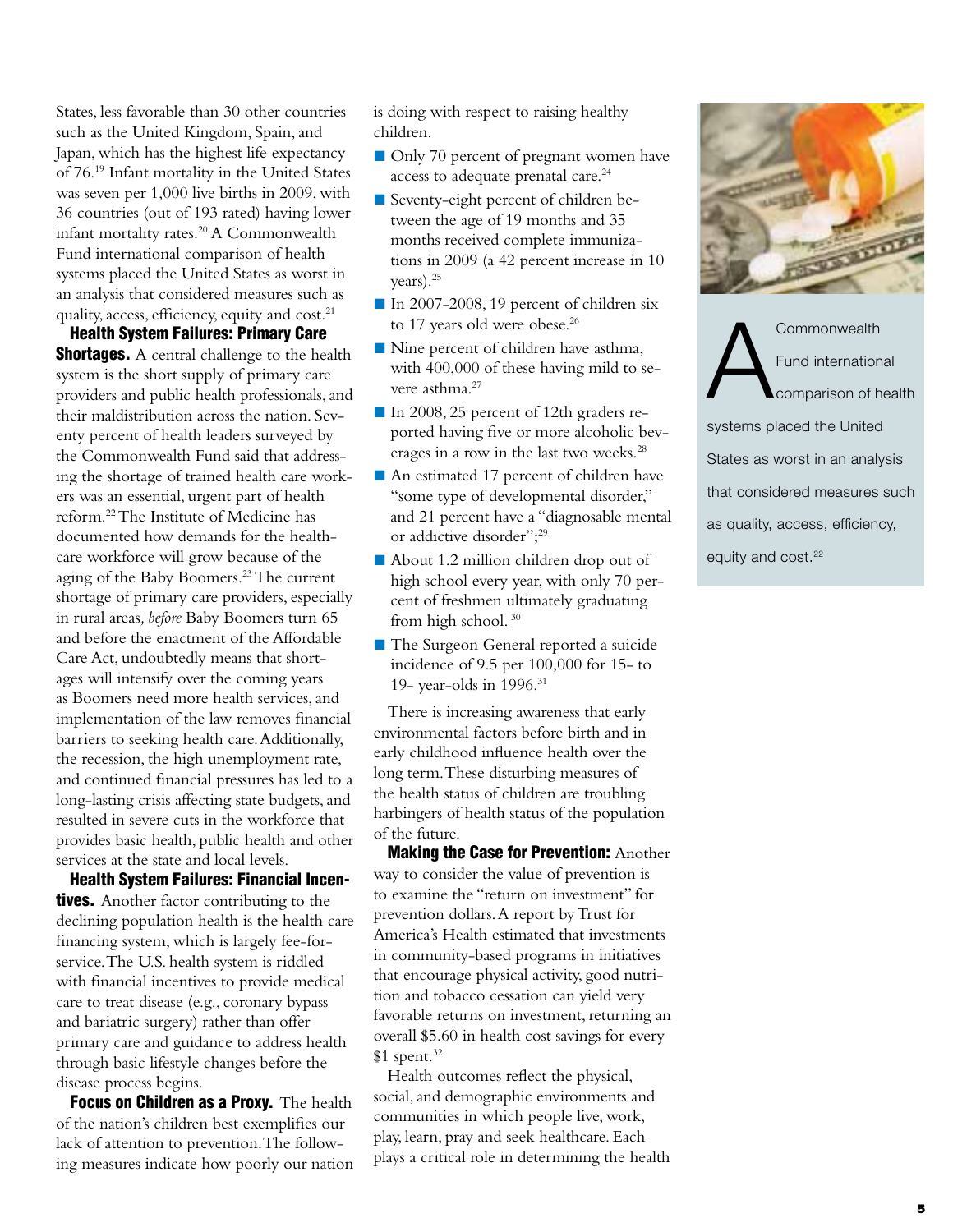

T he Affordable Care Act addresses this fragmentation and lack of coordination through two initiatives: (1) the National Prevention, Health Promotion and Public Health Council, which will coordinate and execute a comprehensive strategy; and (2) the Prevention and Public Health Fund, which will invest in prevention and public health programs to improve health and restrain health costs.

of a population. *Healthy People33* creates a roadmap for achieving population health goals through interventions in a variety of non-health and health arenas. Achieving the goal of reducing childhood obesity, for example, will require changes outside the health system, such as removing junk food from schools and taxing sodas. The Commission to Build a Healthier America, convened by the Robert Wood Johnson Foundation, recently concluded that achieving the goal of a healthy nation will require broad changes "in every aspect of society and daily life." The Commission recommendations focused on improving early childhood health and development, encouraging good nutrition and promoting healthy communities.<sup>34</sup> APHA's work to improve the health of the nation supports changes in the workplace, in schools and in the environment, in addition to changes in the health system. For example, APHA has outlined five general goals and 27 specific goals across non-health and health sectors to reduce childhood obesity. The Prevention Institute has documented the impact of community violence on healthy eating and activity.<sup>35</sup>

Each of these efforts supports the intent of addressing poor health outcomes by reaching beyond the traditional "health care system" of doctors, nurses and hospitals; instead, they involve coaching (from parents and educators) about a range of things including nutrition, exercise, activities; and systemic changes to our environments.

# III. Preventive Health Provisions in the Affordable Care Act

The Affordable Care Act addresses poor health outcomes in a number of ways, such as improving access to care, making care and coverage more affordable, encouraging preventive care, and increasing the supply of primary care providers. Congress recognized the need to address population health comprehensively, both within the health system and through initiatives that extend to other sectors, such as the school system.

The Affordable Care Act includes a broad range of initiatives designed to promote

wellness and prevent disease. The prevention provisions in the Affordable Care Act require large implementation roles for federal, state and local governments and the private sector. While phased in over time, implementation timelines are tight. Many involve multiple divisions within the U.S. Department of Health and Human Services. Stakeholders in the health care system—patients, consumers, doctors, nurses, insurance companies, hospitals, employers, and government employees at the federal, state and local levels—will all face major changes in how they interact with the health system. For example, the Affordable Care Act provides grants to state and local health departments to educate targeted populations, build the public health infrastructure, prevent chronic disease, and foster healthy and safe communities through policy, systems, and environmental changes. A second category of initiatives—public education campaigns—are designed to promote healthy behaviors (e.g., good nutrition, adequate exercise) and discourage unhealthy behaviors (e.g., tobacco use). A third category tests new approaches to improving health, evaluates the effectiveness of these approaches, and expands successful efforts over time to promote healthy behavior and healthy outcomes. Finally, a fourth category of initiatives involves insurance coverage requirements that are designed to assure that various populations (e.g., Medicare beneficiaries, people with private insurance coverage) do not face financial barriers to accessing evidence-based preventive care such as cancer screenings.

In this issue brief the provisions of the Affordable Care Act are grouped into four categories:

- investing in public health through grant programs, contracts, support and infrastructure that will develop a national prevention, health promotion and public health strategy, and coordinate federal programs;
- $\blacksquare$  educating the public through educational campaigns aimed at improving health;
- learning from experience through research and demonstrations; and
- requiring that evidence-based preventive health care services be covered in both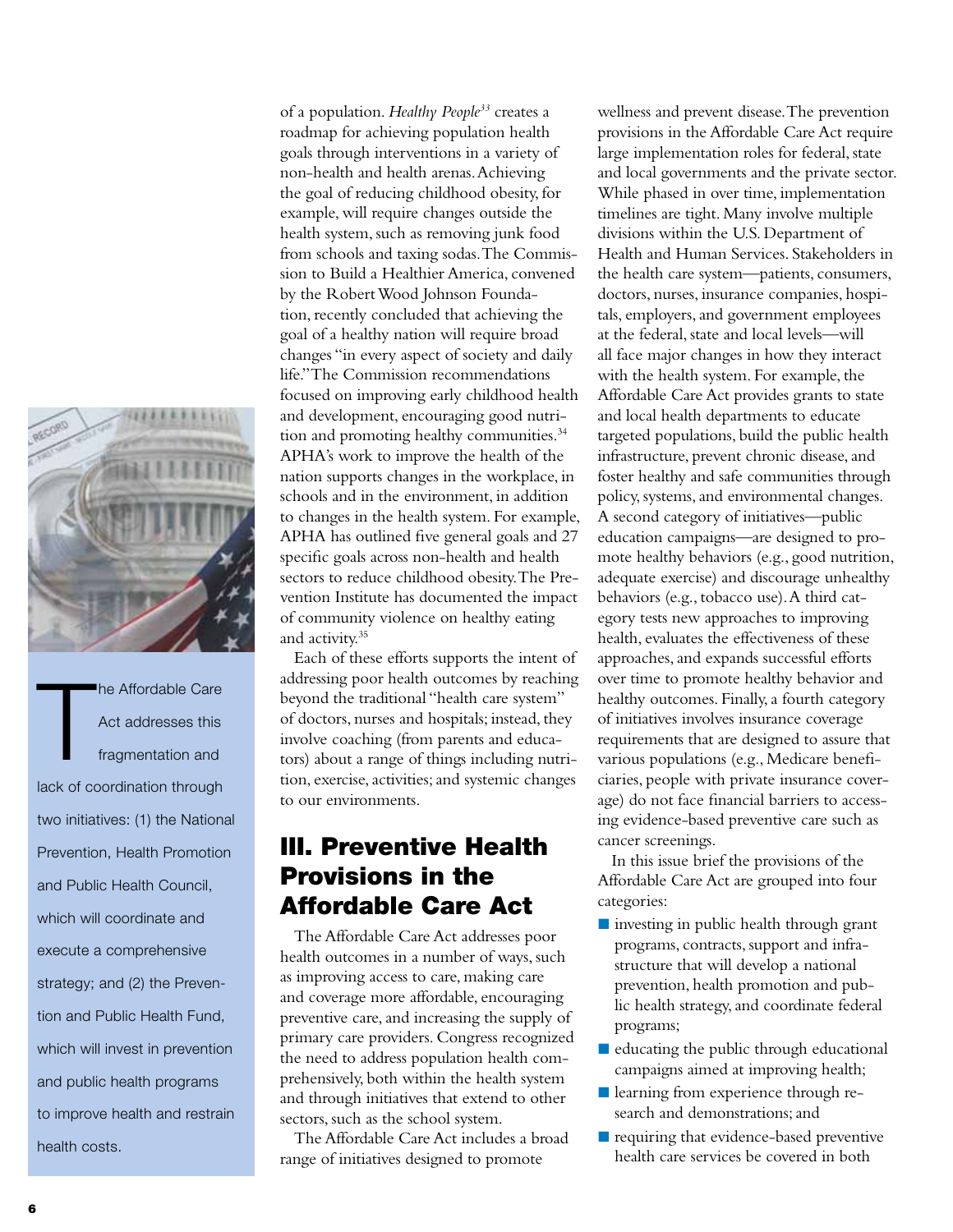public and private health coverage, without cost-sharing.

#### **A. Investments in Public Health**

The United States dedicates a mere 3 percent of its healthcare budget to disease prevention and public health. 36 These funds are administered across multiple federal, state and local agencies, with no loci of coordination and review.

The Affordable Care Act addresses this fragmentation and lack of coordination through two initiatives: (1) the National Prevention, Health Promotion and Public Health Council, which will coordinate and execute a comprehensive strategy; and (2) the Prevention and Public Health Fund, which will invest in prevention and public health programs to improve health and restrain health costs.

#### National Prevention, Health Promotion and Public Health Council<sup>38</sup> (Section 4001,

**10401):** The law creates a new Council, within HHS, to coordinate and lead the federal government's efforts on prevention, wellness and health promotion, and establishes a locus of control, multi-sector coordination, and accountability for advancing a national prevention agenda. The Council is to be chaired by the U.S. Surgeon General and will consist of Secretaries of appropriate federal departments (e.g., Health and Human Services, Agriculture, Education, Homeland Security, Transportation, Labor), the Chairman of the Federal Trade Commission, the Director of the Domestic Policy Council, several other senior administration appointees, and other members as determined appropriate.38 The Council is charged with making policy recommendations to the President and Congress to advance public health goals. It is to consider and propose "evidence-based models, policies, and innovative approaches for the promotion of transformative models of prevention, integrative health, and public health on individual and community levels across the United States."

A key function of the Chairperson (in consultation with the Council) is to "develop and make public a national prevention, health promotion, public health strategy,"



ffordable Care Act provides grants to state and local health depart-<br>ments to educate targeted populations, build the public health<br>infrastructure, prevent chronic disease, and foster healthy and safe ments to educate targeted populations, build the public health infrastructure, prevent chronic disease, and foster healthy and safe

communities through policy, systems, and environmental changes.

within one year of enactment. The strategy must articulate specific goals and objectives for improving the health status of Americans through federal health promotion and prevention programs. It is to include "specific and measurable actions and timelines" to implement the strategy. An annual report to the President and relevant committees of Congress will provide a forum for the Council to describe activities on prevention, health promotion and public health, report on progress in meeting the goals of *Healthy People 2020*, and report on the status of federal coordination of programs. The first report was issued on July 1, 2010. (See Section V.)

Prevention and Public Health Fund (Sec**tions 4002, 10401):** While the National Prevention, Health Promotion and Public Health Council provides a mechanism to coordinate federal programs, the new Prevention and Public Health Fund provides the resources to fund prevention and public health initiatives. The Fund is intended "to provide for expanded and sustained national investment in prevention and public health programs to improve health and help restrain the rate of growth in private and public health care costs." The law provides \$500 million for the Fund in FY2010, and annual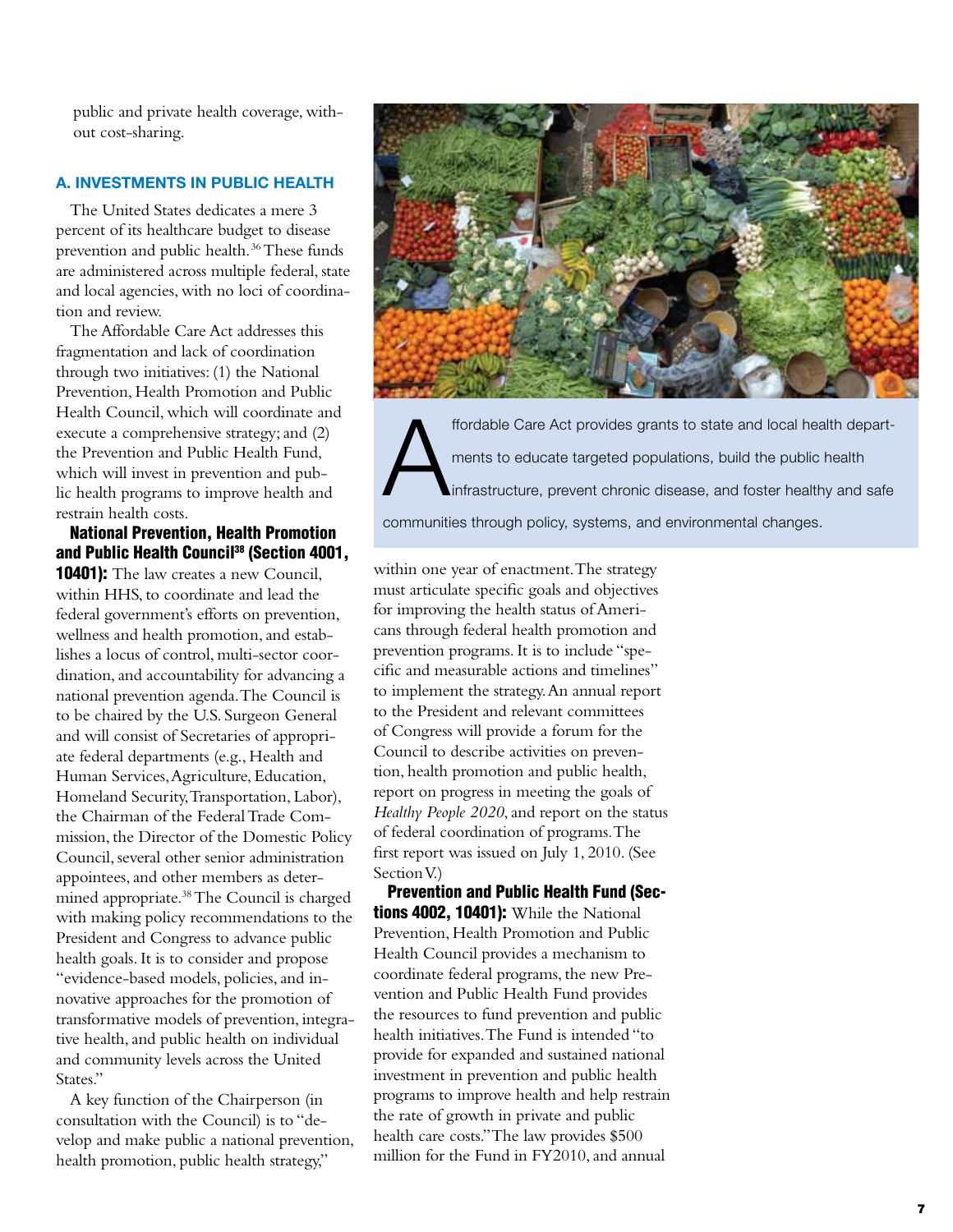#### Table 1: Grant Programs to Promote Prevention<sup>41</sup>

#### **School-based Health Centers (Section 4101)**

The Secretary of HHS will establish a grant program "to support the operation of school-based Health Centers"

- grants for schools, preference to those with large number of children eligible for Medicaid
- funds to support facilities and equipment, not to support personnel or pay for health services
- Secretary is to develop evaluation plan and monitor quality performance of grants
- appropriates \$50 million per year for FY2010 to FY2013

#### **Incentives for Prevention of Chronic Disease in Medicaid (Section 4108)**

The Secretary of the Department of Health and Human Services (HHS) will award grants to states to carry out comprehensive, evidence-based, accessible programs to lower health risks of Medicaid beneficiaries

- funds can be used, for example, for programs to cease use of tobacco products, control or reduce weight, lower cholesterol, lower blood pressure, avoid onset of diabetes
- requires various reports from states receiving grants, independent evaluation of initiatives, reports from Secretary to Congress
- appropriates \$100,000,000 for the five-year period beginning January 1, 2011

#### **Community Transformation Grants (Section 4201)\***

The Secretary of HHS, through the Director of the Centers for Disease Control and Prevention (CDC), to award grants "for the implementation, evaluation, and dissemination of evidence-based community preventive health activities in order to reduce chronic disease rates, prevent the development of secondary conditions, address health disparities, and develop a stronger evidence-base of effective prevention programming"

- competitive grants to state and local governmental agencies, community-based organizations, non-profit organizations, and Indian tribes for implementation, evaluation and dissemination of evidence-based community preventive health care activities
- grant recipients to provide detailed plan for the policy, environmental, programmatic and (as appropriate) infrastructure changes needed to promote healthy living and reduce disparities
- activities could include: creating healthier school environments, creating infrastructure to support active living, access to nutritious food, and tobacco cessation
- grant recipients are to evaluate impact by measuring the changes in prevalence of chronic disease risk factors of community members participating in preventive health activities
- grantees will meet at least annually to discuss challenges, best practices, and lessons learned
- does not specify an amount to be appropriated (authorizes "sums as may be necessary")

#### **Health Aging, Living Well (Section 4202)42\***

Secretary of HHS (through the Director of the CDC) will award grants to states, local health departments and Indian tribes:

- to carry out 5-year pilot programs to provide public health community interventions, screenings, and where necessary clinical referrals for individuals who are between 55 and 64;
- interventions include efforts to improve nutrition, increase physical activity, reduce tobacco use and substance abuse, improve mental health, and promote healthy lifestyle
- grant applicants to design a strategy to improve the health of individuals between ages 55 and 64 through community-based public health interventions;
- does not specific an amount to be appropriated (authorizes "sums as may be necessary")

#### **Epidemiology and Laboratory Capacity Grant Program (Section 4304)\***

The Secretary of HHS (through the CDC Director) to establish a grant program to provide:

- grants to state health departments, local health departments, tribal jurisdictions, and academic centers
- funding for assisting public health agencies in improving surveillance for, and response to, infectious diseases and other important public health conditions
- authorizes \$190,000,000 for each year between FY2010 and FY2013

#### **Maternal, Infant and Early Childhood Home Visiting Programs (Section 2951)**

The Secretary of HHS will award grants to states, Indian tribes, and (in certain circumstances) non-profit organizations:

- to fund early childhood home visitation programs;
- **Example is to measure benchmarks including maternal and newborn health, prevention of child injuries, improvement in school readiness, reduction in school readiness, reduction in school readiness, reduction** in crime or domestic violence;
- Appropriates \$100 million in FY2010, increasing steadily until FY2014 when appropriations are \$400,000.

\*Funds have not been appropriated for these grant programs, and they will not be implemented in the absence of future appropriations.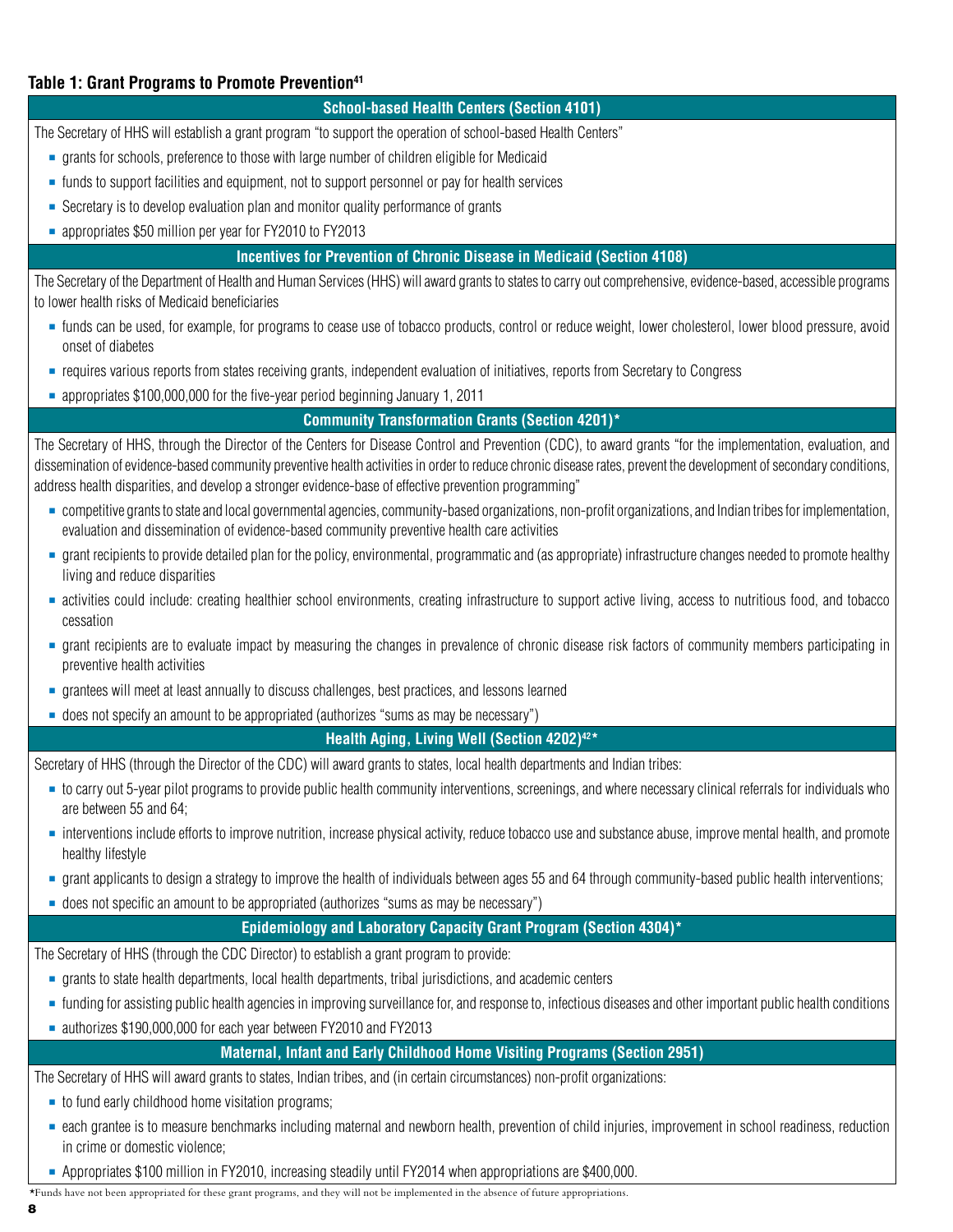authorizations increase, with total authorizations of \$15 billion for FY2010 to FY2019. The Fund is administered by the Secretary of the Department of Health and Human Services (HHS).

Table 1 summarizes the five major prevention programs to be funded by the health reform law, to be administered by the Secretary of the HHS. The programs include:

- support for the operation and expansion of school-based health centers;
- $\blacksquare$  state programs to help lower health risks of Medicaid beneficiaries;
- state, local, and other organization projects to fund implementation, evaluation and dissemination of preventive health activities through enhancing infrastructure and capacity (community transformation grants);
- $\blacksquare$  state, local and Indian tribe pilot programs to provide public health community interventions for individuals between ages 55 and 64 (e.g., increasing physical activity of 64-year-olds);
- **grants to state, local and tribal health** departments and academic centers to increase surveillance and response to emerging public health issues, including infectious disease (epidemiology and laboratory capacity grant program); and
- grants to state and tribal organizations, and under certain circumstances non-profit organizations, to provide early childhood home visitation programs, with a requirement that at least 75% of the funding be used for programs using evidence-based models.

Each of these grant programs provides an opportunity to address health disparities that result in disproportionate adverse health conditions for specific groups in the United States.<sup>39</sup>

The health reform law also provides support at a more modest funding level for important but smaller-scale preventive

programs. It provides for technical assistance, through the Director of the Centers for Disease Control and Prevention, for employer-based wellness programs (Section 4303). For example, it provides tools for measuring participation in workplace wellness programs, methods for increasing participation, and assistance for determining the impact on participants' health status.<sup>41</sup> The Act authorizes \$500 million to fund the public education campaigns of the Secretary (described below in the next section). It authorizes the Secretary of HHS to negotiate contracts with manufacturers for vaccines, and supports a demonstration program to improve immunization coverage and grants to states to increase rates for recommended immunizations for children, adolescents and adults (Section 4204).

#### **B. Public Education Campaigns**

As described above (Section II), the prevalence of largely preventable diseases such as heart disease, cancer and diabetes has increased in the United States. Congress recognized the potential to improve population health by addressing these preventable diseases through broad-based public education campaigns, and included them as a cornerstone of reform. The Act establishes a well-funded "education and outreach campaign" on preventive services that will be included in health coverage for most people. The public education campaigns aim to dramatically alter behaviors that result in 60 percent of deaths attributed to "social or behavioral circumstances" as described in the Problem section above.<sup>43</sup>

 The Secretary of HHS is charged with planning and implementing a national public-private partnership that will focus on educating the nation's diverse population about disease prevention and health promotion. The campaign will provide information about the importance of using evidence-



T he prevalence of largely preventable diseases such as heart disease, cancer and diabetes has increased in the United States. Congress recognized the potential to improve population health by addressing these preventable diseases through broad-based public education campaigns, and included them as a cornerstone of reform.

Restaurants will be required to include the nutrient content and the number of calories in food selections on their menus, and must make additional nutritional information available upon request. In addition, vending machine operators who own more than 20 machines are required to post signs disclosing the number of calories in each item sold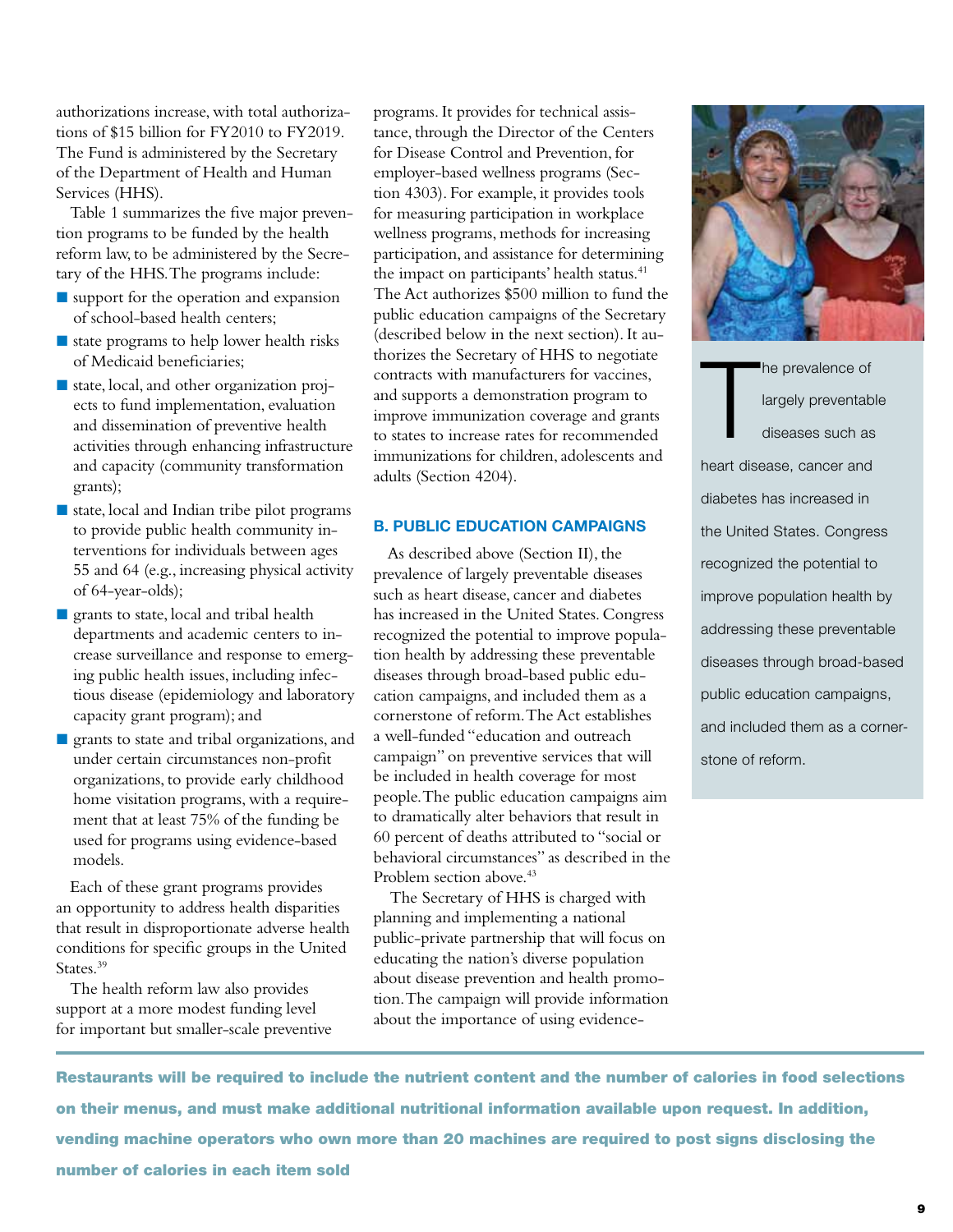based preventive services "to promote wellness, reduce health disparities and mitigate chronic disease." 44 The campaign may use TV, radio, a Web site, and other venues to address lifestyle choice related to appropriate and adequate nutrition, exercise, tobacco cessation and obesity reduction. The five leading disease killers in the United States (heart disease, cancer, stroke, respiratory disease and Alzheimer's disease in 2007) will also be targeted in a public education campaign, and will include an educational Web site that includes information for health care providers and for consumers.

A second public education campaign is to be carried out by a non-traditional source of health information: restaurants that are part of a chain with 20 or more locations. Restaurants will be required to include the nutrient content and the number of calories in food selections on their menus, and must make additional nutritional information available upon request. In addition, vending machine operators who own more than 20 machines are required to post signs disclosing the number of calories in each item sold.

The third education initiative establishes a five-year, national public educational campaign on oral health care and the prevention of oral disease. This campaign will target



PHA recommended first-dollar coverage for evidence-based<br>clinical preventive services in its Agenda for Health Reform.4<br>in fact, the new health reform law requires that health benefit clinical preventive services in its Agenda for Health Reform.47 And in fact, the new health reform law requires that health benefits include selected preventive services with no cost-sharing both for individual and group plans and for Medicare.

activities to children, pregnant women, the elderly, individuals with disabilities, and ethnic and racial minority populations. It will convey oral health prevention messages, including education about the importance of community water fluoridation and dental sealants to encourage broader provision and use of routine dental services. This campaign is authorized, and will be implemented only if funds are appropriated. Section 1302 of the Affordable Care Act specifies that oral health services are to be included in the basic benefits for children (but not adults).

#### **C. Covering Recommended Preventive Services as a Health Benefit**

There are several reasons that preventive services have not been included in health insurance policies until recently. The relative predictability of the cost of recommended preventive services makes them different (from an insurance perspective) from lowprobability illnesses and injuries that health insurance was initially designed to cover. Health insurance was originally designed to be more "catastrophic" rather than "firstdollar coverage". Insurers would argue that including preventive benefits simply increased premiums to cover the expected cost of the benefits. Additionally, health plans and employers have little incentive to cover preventive services that are more likely to have an impact on a member's or employee's long-term health and well-being, because the employee might have left the employer by the time the preventive services pay off.

However, increased employer and consumer demand for coverage of services which prevent disease and disability over the long term, in conjunction with the evidence of value and effectiveness, led to the change in insurance coverage in recent years. The scientific understanding of which preventive services are appropriate at different stages of life increased, with the help of the U.S. Preventive Services Task Force. Insurers have responded to employers' and consumers' demand for coverage of preventive services in otherwise high deductible health insurance policies: 92 percent of high deductible plans offered by employers included preventive care without any deductible in 2009.45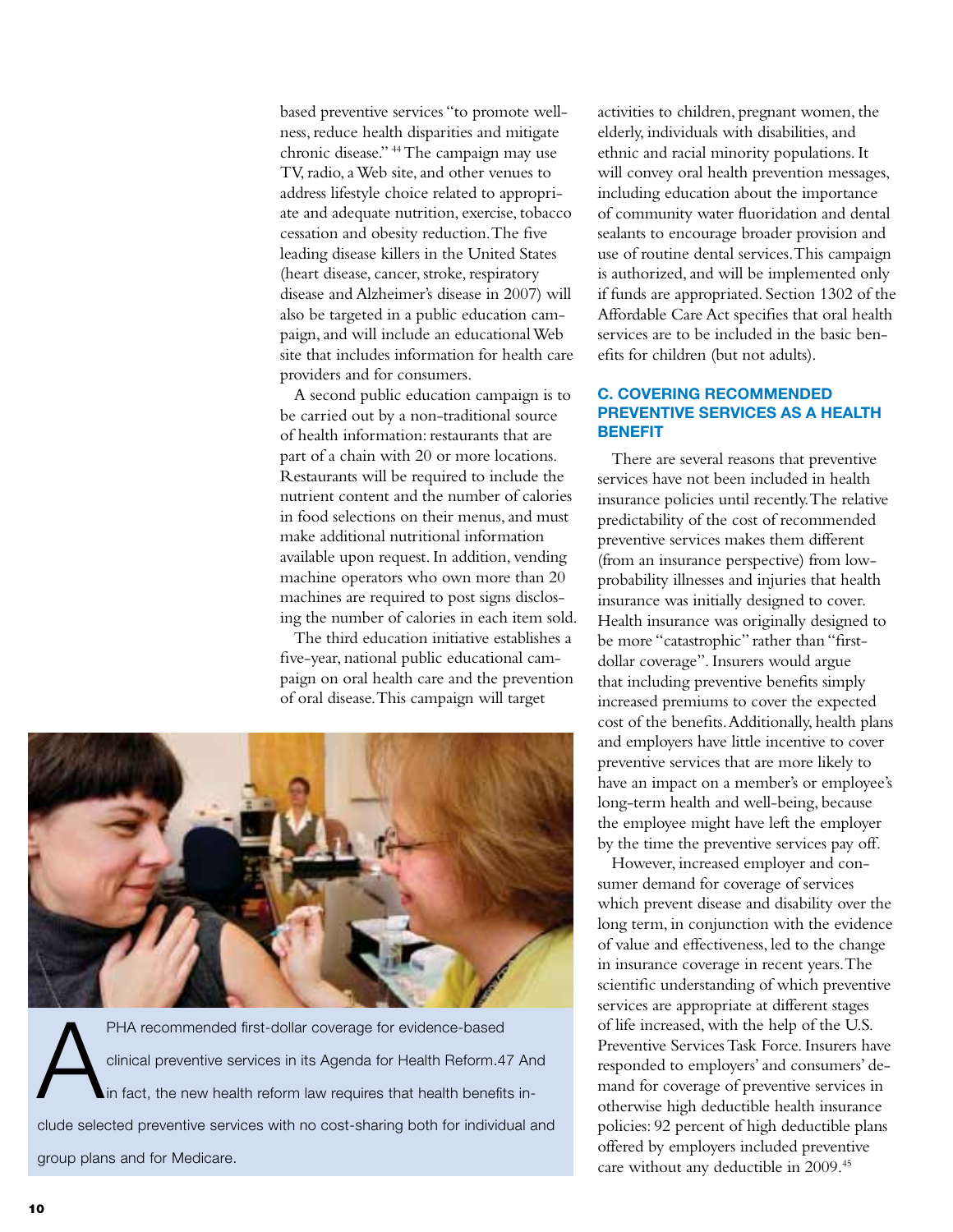At the same time, there is growing awareness that cost-sharing (e.g., co-payments, deductibles) presents a financial barrier that deters people from getting the screenings and preventive services that are recommended for them. The continuing recession has resulted in cutting back on routine care such as preventive services, most likely because of the large out-of-pocket costs involved.46 While most employer plans include preventive care without cost-sharing, individual policies (under competitive pressure to keep premiums low) are unlikely to do so in the absence of a legal requirement.

Recognizing the importance of eliminating financial barriers to receiving evidence-based preventive services, APHA recommended first-dollar coverage for evidence-based clinical preventive services in its Agenda for Health Reform.<sup>47</sup> And in fact, the new health reform law requires that health benefits include selected preventive services with no cost-sharing both for individual and group plans and for Medicare. These new benefits will be required by late 2010 (six months after enactment) for individuals with new private coverage, and by January 1, 2011, for Medicare beneficiaries. States are encouraged to extend preventive health services in their Medicaid programs, paid for in large part by increased federal payments for Medicaid.

The U.S. Preventive Services Task Force, an independent panel of experts in primary care and prevention, is based at the Agency for Healthcare Research and Quality. Its recommendations provide the basis for preventive services coverage. Specific recommendations vary by age and other factors, and the U.S. Preventive Services Task Force recommends that clinicians discuss the recommended preventive services with patients as appropriate. Examples of the services recommended for adult women include screening for breast cancer, cervical cancer, colorectal cancer, depression, high blood pressure and obesity.48

**Private plans:** For private plans, coverage will be required in new plans for all evidence-based preventive services that are rated "A" or "B" by the U.S. Preventive Services Task Force (Section 1001). Cost-

#### **Table 2: Preventive Care and Public Health Research Projects53**

#### **Individualized Wellness Plans (Sec. 4206)**

Goal: Test impact of providing at-risk populations an individualized wellness plan designed to reduce risk of preventable conditions. Wellness plans would include plans for nutritional counseling, physical activity, alcohol and tobacco cessation counseling, stress management.

**Target population:** At-risk individuals who use community health centers.

**Implementation:** Secretary of HHS to identify 10 community health centers to conduct evaluation.

#### **Delivery of Public Health Services (Sec. 4301)**

Goal: Evaluate (and report to Congress) the effectiveness of evidence-based practices relating to prevention and community-based public health interventions, and identify effective strategies for state and local systems to organize, finance and deliver public health services.

**Target population:** Communities and populations that would benefit from prevention priorities identified by the National Prevention Strategy and *Health People 2020.*

**Implementation:** The Secretary of HHS, working with the CDC, Community Preventive Services Task Force, and various private and public partners, will analyze and report annually to Congress.

#### **Evaluation of Community-based Prevention and Wellness Programs (Sec. 4202)**

**Goal:** Evaluate the ability of community health interventions to improve the health of people nearing Medicare eligibility and the effectiveness of community-based prevention and wellness programs for Medicare beneficiaries.

**Target Population:** People nearing Medicare eligibility (55 to 64 years old) and Medicare beneficiaries.

**Implementation:** The Secretary of HHS, working with the CDC and the Administration on Aging, will provide grants for the pilot study of people nearing Medicare eligibility. The Secretary of HHS will evaluate the programs for Medicare beneficiaries.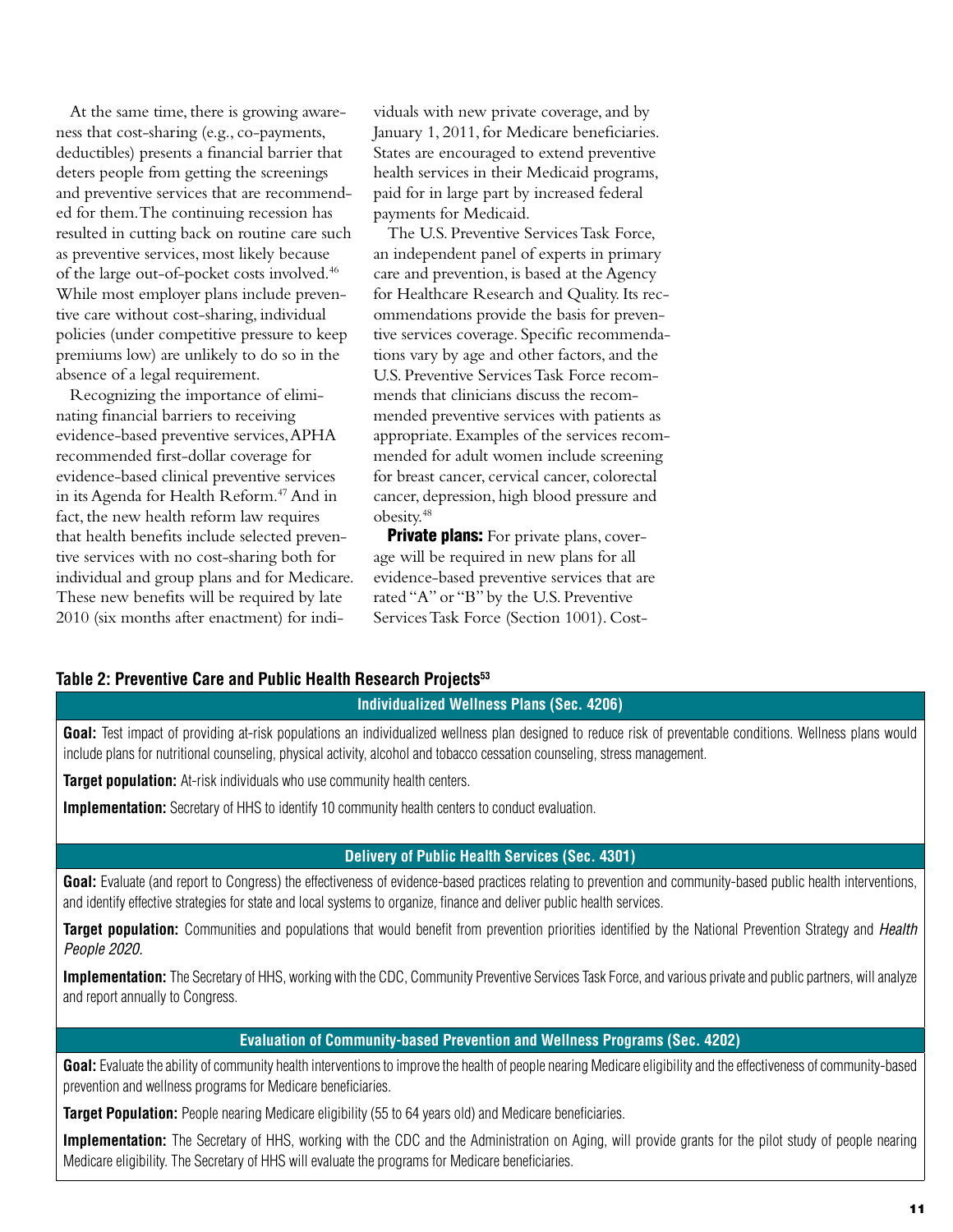

Shortages in the primary care he<br>
workforce, espe primary care health workforce, especially in underserved areas, will grow more intense as the number of insured adults grows. This will require early and aggressive attention so that the expanded access to care does not result in long waiting lines at doctors' offices and clinics.

sharing (i.e., deductibles and co-payments) is explicitly prohibited. Similarly, immunizations that are recommended by the Advisory Committee on Immunization Practices and "evidence-informed preventive care and screenings" for infants, children and adolescents, and breast cancer screening mammography are covered (Section 1001).

Medicare: Cost-sharing will be eliminated for Medicare beneficiaries for preventive services (including colorectal cancer screening) that are rated "A" or "B" by the Task Force.<sup>49</sup> Medicare beneficiaries will be covered for an annual wellness visit. Before the visit, beneficiaries will receive support to help them complete a health risk assessment. Each beneficiary will be provided with a personalized prevention plan that includes a health risk assessment, the establishment or update of an individual medical and family history, personalized health advice, and, when appropriate, referral to health education or preventive counseling services. Even if recommended, health education services are generally not covered by Medicare, with the exception of medical nutrition therapy for people with diabetes or kidney disease, and diabetes education for those with diabetes; outpatient mental health counseling will continue to be covered with a 45 percent coinsurance rate in 2010–2014.50

**Medicaid:** The health reform law encourages, but does not require, states to expand preventive coverage for Medicaid beneficiaries. It adds preventive services rated "A" or "B" by the U.S. Preventive Services Task Force and vaccines recommended by the Advisory Committee on Immunization Practices to the list of services that state Medicaid programs *can* cover, and encourages states to do so by increasing the federal financial contribution (federal medical assistance percentage, or FMAP) by 1 percent for any states that cover these services without any cost-sharing (Section 4106). Pregnant women covered by Medicaid will have coverage for counseling and prescription drugs for cessation of tobacco use (Section 4107).

#### **D. Demonstration Programs and Research Projects**

The health reform law uses evidence of effectiveness to make decisions and fund

educational programs. New programs will be evaluated and adjusted based on effectiveness evidence. The law includes a number of research and demonstration programs designed to improve capacity to promote prevention and public health in the future. There are three major prevention-oriented research projects in the health reform law: (1) a demonstration project for individualized wellness plans developed for individuals at risk of preventable conditions; (2) a comparative analysis of effectiveness and cost of public health interventions; and (3) an analysis of community-based prevention and wellness programs for the population nearing Medicare eligibility and for Medicare beneficiaries. These three programs are summarized in Table 2.

In addition, the health reform law has a number of provisions aimed at improving the understanding of prevention-related activities, in concert with the needs of various population groups. Other evaluation-oriented provisions of the law include:

- 1. a requirement that all federal surveys collect data on race, ethnicity, sex, primary language and disability status (Section 4302);
- 2. the convening of a conference, through the Institute of Medicine, that explores many facets of pain management, including how specific races, genders and ages are affected, and reports to Congress (Section 4305);
- 3. appropriation of funds for a previously authorized Childhood Obesity Demonstration project52 (Section 4306);
- 4. development of methodologies for estimating the budget impact of prevention and wellness programs (since benefits often accrue beyond a 10-year budget window) by the Congressional Budget Office (Section 4401);
- 5. an analysis of the impact of health and wellness initiatives on the health status (e.g., absenteeism, productivity) of the federal workforce (Section 4402);
- 6. review of the scientific evidence of effectiveness, appropriateness, and costeffectiveness of clinical preventive services by the U.S. Preventive Services Task Force, and publication of the findings in the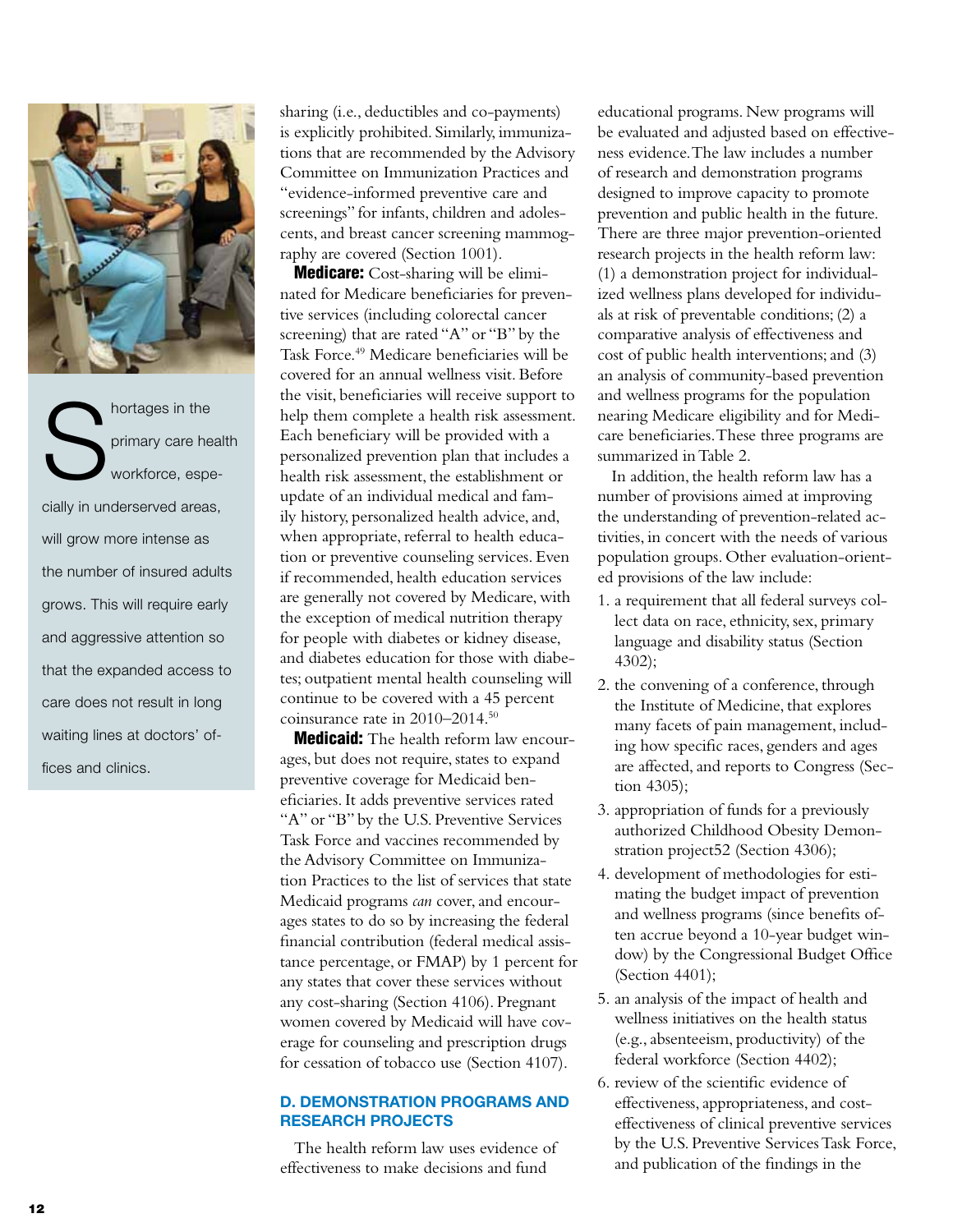*Guide to Clinical Preventive* Services (Section  $4003$ );<sup>523</sup> and

7. review of the effectiveness, appropriateness and cost-effectiveness of community preventive interventions (including health impact assessments and population health modeling) and publication of recommendations in the *Guide to Preventive Services*  by the independent Community Preventive Services Task Force (Section 4003)

### IV. Some Key Issues

Transforming our nation's health system to one that promotes health and wellness in the first place is an iterative process, one that requires routine assessment, evaluation and adjustments over time. The scope of problems addressed by the legislation is ambitious and broad, and cuts across many sectors of the economy and across disciplines/sectors. The ambiguity about authorizations and appropriations ensures that there will be scrutiny by Congress with input from many stakeholders, and that there will be uncertainty on the part of implementing agencies about precise funding streams. Early implementation efforts are occurring at a time of fiscal crisis in virtually all states, making it especially difficult for state and local governments to continue to provide existing services at the same time that they ramp up comprehensive health reform implementation activities. Shortages in the primary care health workforce, especially in underserved areas, will grow more intense as the number of insured adults grows. This will require early and aggressive attention so that the expanded access to care does not result in long waiting lines at doctors' offices and clinics.

There are a number of factors that will influence the ultimate impact of the preventive provisions. First and foremost is the state of the economy and pace of the recovery. This directly influences the ability of state and local governments to fund a depleted public health workforce. Without a significant improvement, state and local governments will be able to do little more than hold steady, perhaps even facing further erosion of their public health infrastructure and programs. A second key factor is the need for prevention and public health advocates to

coordinate their efforts in order to maximize their influence in bringing about change. More significantly, success in altering the course of the public's health and its growing prevalence of obesity requires substantial lifestyle changes by individuals, communities, businesses and governments. This is a long and arduous road, and while the United States has made advances in many areas, we will need comprehensive policies to support environmental change.

The following section summarizes some of the implementation challenges facing the federal, state and local governments as they implement the Affordable Care Act.

Deployment of the Prevention and **Public Health Fund:** Never before has the government invested such a large amount of money—\$15 billion over the next 10 years—in prevention through a single funding stream. The harsh reality is, however, that the amount of money authorized is not as large as the need. Tough choices lay ahead to ensure that the investment successfully "[transforms] our health system into one that truly promotes health, not just disease treatment."54 It will have a greater chance of success if the funding represents a new investment rather than supplants existing prevention and public health funding.55

One implementation issue that arose early, with the Administration's announcement of how to deploy the \$500 million appropriated for Fiscal Year 2010, is whether funds targeted for prevention and public health could be diverted to fund other priorities. On June 18, 2010, the Department of Health and Human Services announced that it would spend \$250 million (half of the appropriated funding for the year) on a one-time investment in the primary care workforce. The other \$250 million was spent on community and clinical prevention (\$126 million), the public health infrastructure (\$70 million), research and tracking (\$31 million) and public health training (\$23 million).<sup>56</sup> APHA was part of a group of 90 organizations that urged the Administration to allocate the entire \$500 million, not just \$250 million, to public health issues, not the primary care workforce.57 The allocation process for the Prevention and Public Health Funds is expected to receive increased scrutiny by



# **Definition** of Health Disparities<sup>70</sup>

for the difference in the<br>incidence, prevalence,<br>mortality and burden incidence, prevalence, mortality and burden of disease and other adverse health conditions that exist among specific groups in the United States."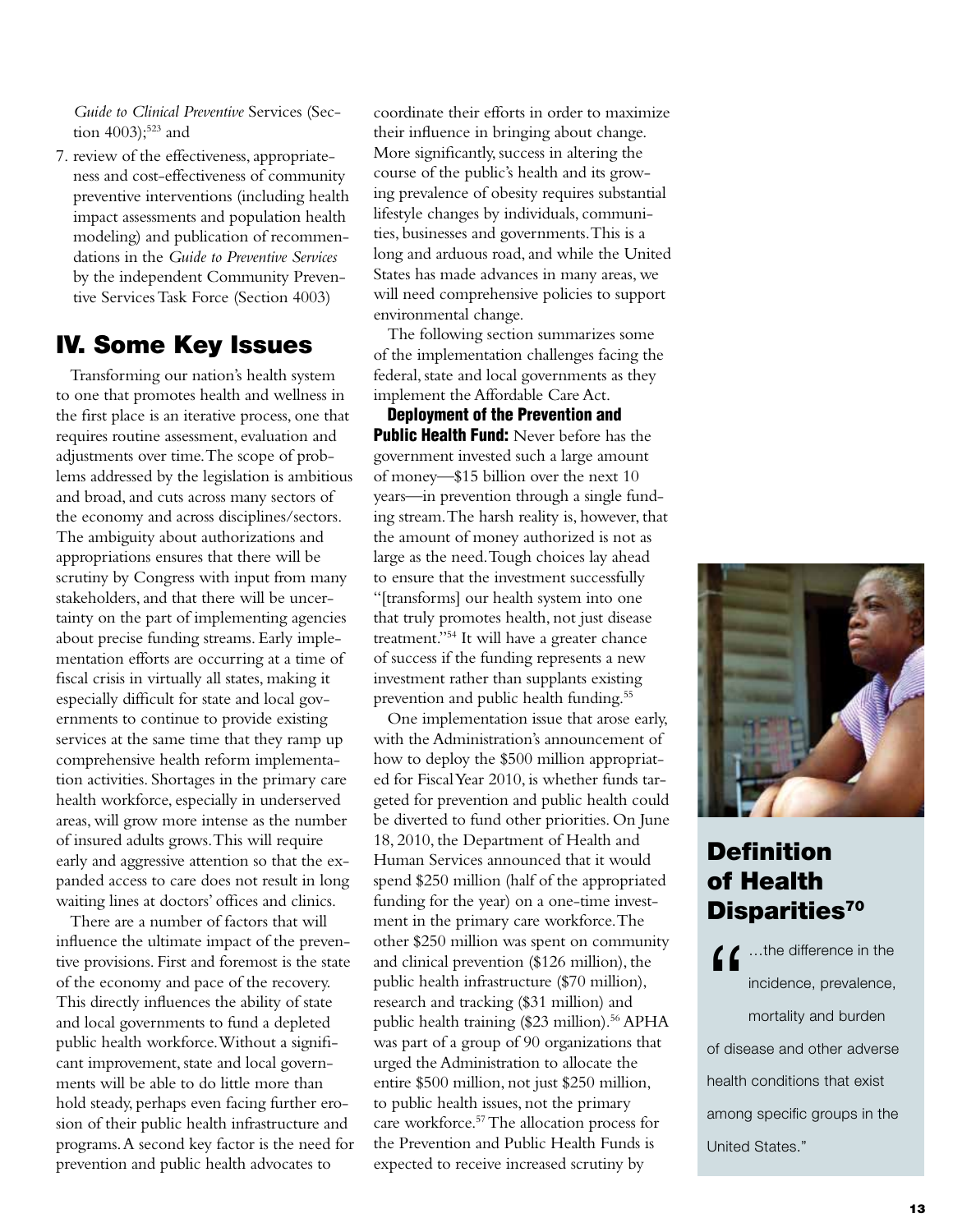

ational Prevention,<br>Health Promotion,<br>and Public Health Health Promotion, and Public Health Council is to develop a broadranging "national prevention, health promotion, public and integrative health-care strategy," and make recommendations to the President and Congress regarding tobacco use, sedentary behavior and poor nutrition.

congressional appropriations committees in future years.<sup>58</sup>

 Assuming future Fund allocations are entirely devoted to prevention and public health workforce training, there will still be difficult decisions about how to allocate the funds among different public health initiatives (e.g., tobacco cessation, nutrition, physical activity), the public health infrastructure, research and tracking, and public health workforce training. Transparent reporting of funding allocations, evaluation and strategic planning is required by both the National Health Prevention, Health Promotion and Public Health Council and the Secretary of the Department of Health and Human Services. Ideally, the investment will be leveraged through careful coordination with state, local and private resources and reflect the best evidence on efficacy to have maximum impact.<sup>59</sup>

An amendment (to the Small Business Jobs and Credit Act) by Senator Mike Johanns in late summer of 2010 was the first official congressional threat to the Prevention and Public Health Fund. This amendment would have repealed a provision of the Affordable Care Act designed to raise new revenue by decreasing non-compliance with tax laws. It would have been funded by eliminating the Prevention and Public Health Fund from fiscal year 2010 to fiscal year 2017. APHA and other organizations opposed the amendment and it was defeated.<sup>60</sup> Increased pressure to reduce the federal deficit during the 112th Congress is likely to result in legislative proposals to cut the Fund. Preserving the Fund as created by the Affordable Care Act will require vigilance and coordinated strategic efforts by public health and prevention advocates. It will be important to remind lawmakers of the economic case for prevention, with an estimated \$5.60 of health cost savings for every \$1 spent on certain prevention initiatives.<sup>61</sup>

Role of the National Prevention, Health Promotion, and Public Health Council. The White House released an Executive Order on June 10, 2010, officially establishing the National Prevention, Health Promotion, and Public Health Council.<sup>62</sup> On July 1, 2010, the Surgeon General released the Council's first annual status report.<sup>63</sup> The Council

is charged with coordinating and leading the work on the federal level with respect to prevention, wellness, health promotion, public health system, and integrative health care. In addition, it is to develop a broadranging "national prevention, health promotion, public and integrative health-care strategy," and make recommendations to the President and Congress regarding tobacco use, sedentary behavior and poor nutrition. The Council is well-positioned to build on the work of Healthy People 2010 and Healthy People 2020, and has the authority to coordinate the work of various federal agencies in a way that is more transparent and accountable to the public, the Administration and Congress. The first annual report acknowledges the importance of leading and coordinating federal efforts on prevention. That role will continue into the future even after the strategy is completed and released to the public early in 2011.

The Council's first status report notes the significance of its taking "a community health approach to prevention and wellness" and of the requirement that its recommendations be grounded in science-based prevention recommendations and guidelines.<sup>64</sup> The Council's report reflects an understanding of the need for actions, interventions and policies that go beyond the health system to address problems in schools, transportation and education. The report expands on how it will determine whether interventions are effective, listing five major strategies for public health interventions. They are:<sup>65</sup>

- **Policy:** supporting policies that promote prevention, create healthy environments, and foster healthy behaviors (e.g., removing barriers to safe and convenient walking and bicycling).
- **Systems change:** establishing policies that support healthy behaviors (e.g., establish patient registries, appointment and medication reminder systems, and incentives to help monitor and control high blood pressure and high cholesterol).
- **Environment:** creating social and physical environments that support healthy lives and choices (e.g., improve access to fresh fruits and vegetables in at-risk urban and underserved communities).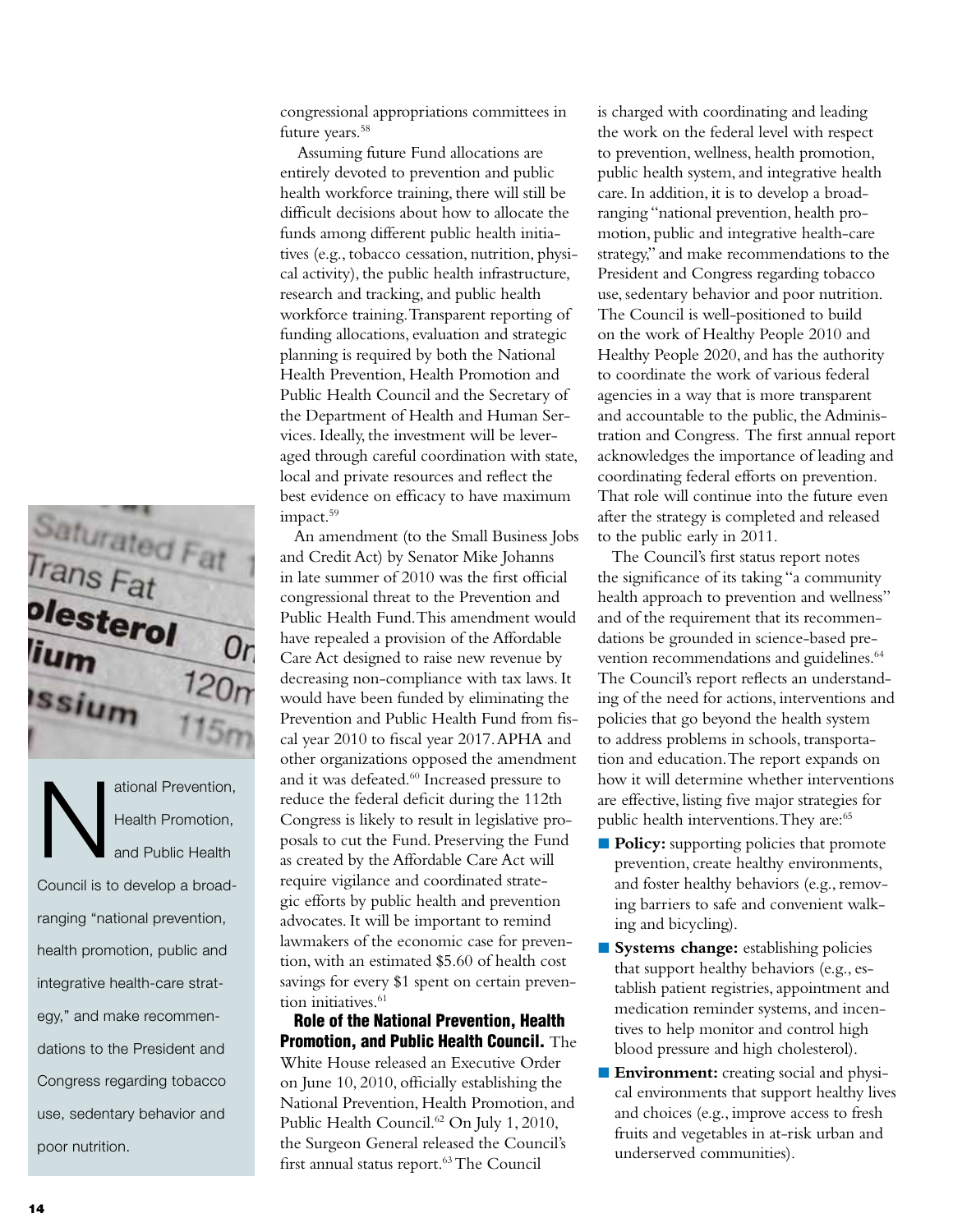- **Communications and media:** Supporting healthy choices and raising health awareness, especially among those who experience health disparities, through interactive, social and mass media (e.g., inform consumers about options for accessing and preparing healthy and affordable foods).
- **Program and Service Delivery:** Designing prevention programs and services to contribute to wellness (e.g., provide safe and affordable opportunities for physical activity in schools).

Implementation Issues at Various **Government Entities:** As noted above. the National Prevention, Health Promotion and Public Health Council will coordinate federal prevention and public health initiatives. The Secretary of HHS, and agencies such as CDC, HRSA, and AHRQ are responsible for specific initiatives of varying scope and complexity, including hundreds of reports, and strategic decisions on a myriad of issues such as what criteria to use in awarding grants to state and local governments for various programs.66 Each entity will face a set of implementation challenges in balancing research, grant-making, public education and congressional reporting deadlines. For example, the timing of the funding will impact implementation. Furthermore, specific awards will receive media scrutiny and pushback from stakeholders who may disagree. These pressures make it crucial that the leaders of the implementation effort, both in the Office of the Secretary and at each implementing agency, build highly skilled staff to lead the implementation efforts, including staff with proven project management skills and expertise in the communication of findings, recommendations and programs to the public in an accessible and transparent manner.

Efficient Use of State and Local **Resources:** Implementation of the health reform law is beginning at a time of strains and restrictions on the budgets of state and local governments. According to the National Association of County and City Health Officials, the recession has forced state and local governments



ublic Health Council's intervention is creating social and physical<br>environments that support healthy lives and choices (e.g., improv<br>access to fresh fruits and vegetables in at-risk urban and underenvironments that support healthy lives and choices (e.g., improve access to fresh fruits and vegetables in at-risk urban and underserved communities).

to reduce their overall workforces by 15 percent, cutting 23,000 staff, many of whom protect health and provide safety. It would take tens of billions of dollars to replace the lost staff, and the money provided in the Affordable Care Act will not be sufficient to restore the services that these employees provided.<sup>67</sup> So while state and local governments will mobilize to respond to the many new grant opportunities, they will do so in the context of a depleted health and public health workforce. This will make it difficult to create and sustain efficiencies around the new prevention and public health opportunities. It will be especially difficult for implementation efforts to reach their full potential at the state and local levels during the prolonged weak economy.

The states have major implementation responsibilities, including administering expanded Medicaid programs, revising state high-risk pool programs, establishing and regulating health insurance exchanges, and regulating and policing the health insurance marketplace. In addition, they are eligible to apply for grants, for example, to help them monitor premium increases, participate in personal respon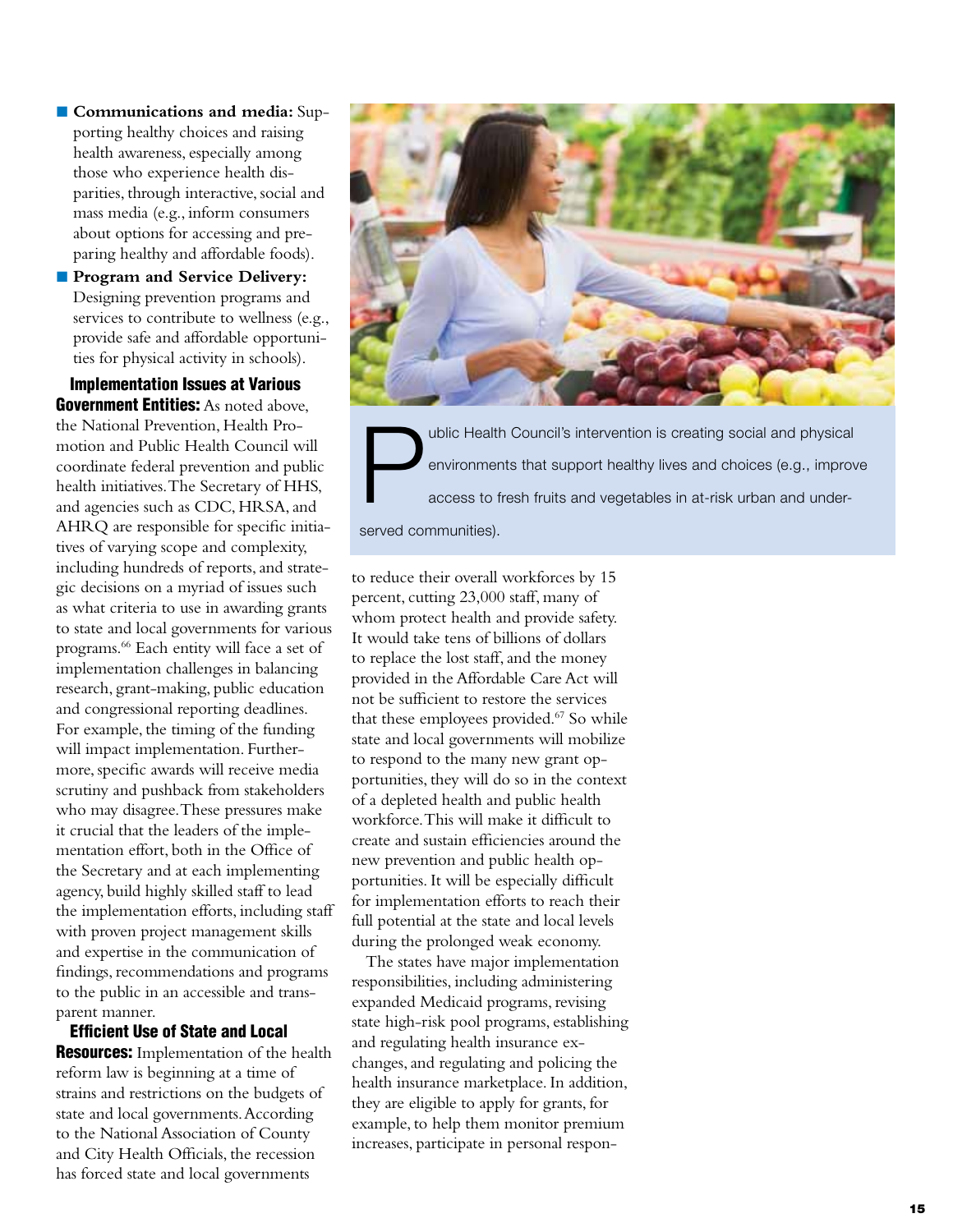The Council is well-positioned to build on the work of Healthy People 2010 and Healthy People 2020, and has the authority to coordinate the work of various federal agencies in a way that is more transparent and accountable to the public, the Administration and Congress.

> sibility education programs, and establish insurance exchanges.

States already have established the State Consortium on Health Care Reform, consisting of the National Governors Association, the National Association of Insurance Commissioners, the National Association of State Medicaid Directors, and the National Academy for State Health Policy. Individual states have set up organizational structures. For example, California has established the Health Care Reform Task Force, and Colorado has appointed a Director of Health Reform Implementation and an Interagency Health Reform Implementing Board.<sup>68</sup>

Additionally, 13 states have jointly filed a lawsuit contending that the individual mandate provision violates the Constitution. The outcome of this lawsuit, and its impact on implementation actions of these states, threatens to delay or even derail the ability of the Affordable Care Act to meet its potential.69

Lessons learned from the American Recovery and Reinvestment Act of 2009 (ARRA). The implementation experience with the ARRA offers some lessons for consideration as the Affordable Care Act is implemented. Dr. Paul Jarris, Executive Director of the Association of State and Territorial Health Officials (ASTHO), contends that that the ARRA prevention funds, which were distributed as two-year grants, were disseminated to high-capacity proven entities with "ready-to-go" programs. They were allocated, in large part, to big, sophisticated organizations, with the hope that positive results could be demonstrated more clearly. But to reach underserved and rural populations, the prevention funds would need to be distributed in a way that disseminates benefits more broadly, even though this may divert some funds to building infrastructure and may produce a more diffuse (and less measurable) impact. In the long-term, making an investment to communities where there is the greatest need but the weakest

infrastructure is likely to have a large impact on the improvement of public health.

Using Investment in Prevention to **Address Health Disparities:** The Agency for Healthcare Research and Quality has issued reports for the past seven years that measure and document the extent to which disparities exist in our health system. The reports document the level of quality (e.g., safety, timeliness) and access to care (e.g., barriers to care) for various racial, ethnic, income groups, as well as priority populations such as children and older adults. This year's report found that significant disparities continue to pervade our health care system.71

The Affordable Care Act has several provisions that address health disparities as a priority in awarding various grants (e.g., community transformation grants) (Section 4201), developing research priorities (Section 6301), gathering accurate data (Section 4302), and evaluating community preventive services (Section 4003). In addition, the Prevention Education Campaign must address health disparities. The challenge of reaching individuals and groups that have traditionally been least well served by our health care system is large, and it is important that attention be paid during implementation to developing effective strategies that reach underserved populations with the information they need.

Preventive Care Benefits: The requirement that private group and individual health plans include preventive care benefits (recommended by the U.S. Preventive Services Task Force) without cost-sharing could face some implementation challenges. First, large employers that do not currently cover preventive services (a small percentage of health plans)<sup>72</sup> could argue that the requirement to cover preventive services will increase premiums. Some might argue that the requirements to cover preventive services will increase total health care costs, notwithstanding research that estimates an average return of over \$5 for each dollar invested in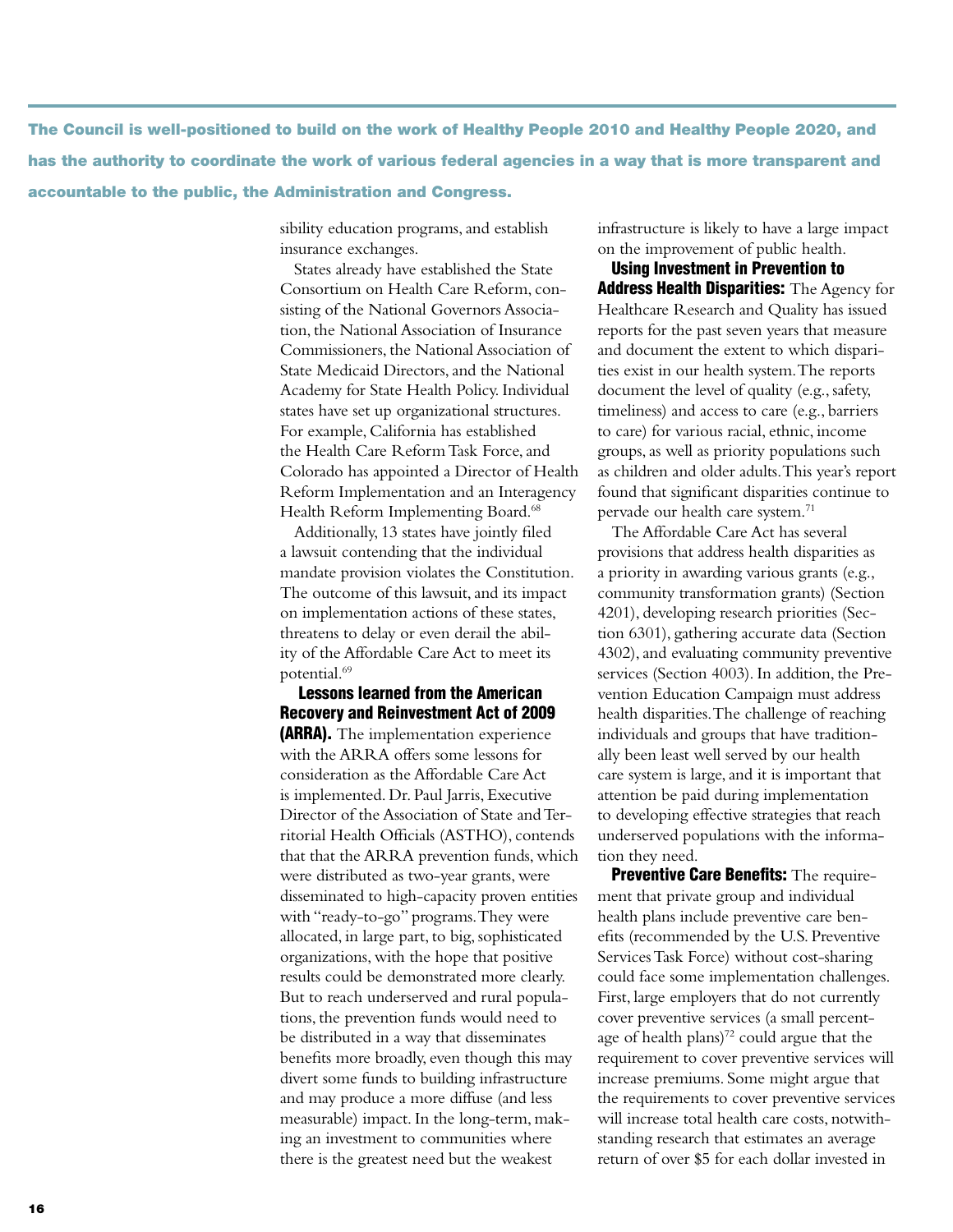prevention.73 While premiums could increase for the small percentage of plans that do not already include preventive care benefits, the increase in premium will offset out-of-pocket costs to cover such benefits, all of which are to be covered because they are recommended based on scientific evidence.

Another implementation issue concerning the preventive benefits in private and public health plans is the potential controversy that could arise over certain recommendations offered by the U.S. Preventive Services Task Force and the Task Force on Community Preventive Services. The controversy over the recommendations on mammography provided lessons about wording recommendations carefully to reflect the nuances of the evidence, and about the need for discussing an individual's personal circumstances with health care providers.<sup>74</sup>

A third implementation issue is timing: When will health plans incorporate the new preventive benefits? The grandfather provision (and Administration rule) affects the timing. Grandfather status refers to the ability of a plan to continue to be offered "as is" to current enrollees so that people can truly "keep the plan" they are in.<sup>75</sup> In general, new private policies issued after Sept. 23, 2010, must include the new preventive benefits.

**Employer Wellness Plans:** Before the enactment of the health reform law, 58 percent of companies that offered health benefits covered at least one wellness program—such as gym membership discounts, weight-loss programs or nutrition classes—with larger firms more likely than smaller firms to do so. Few firms provided financial incentives for employers to participate in these programs. The most common forms of incentive, used by 10 percent of firms, were gift cards, travel, merchandise or cash. Only 1 percent of firms offered a lower deductible for participating in these programs, while 4 percent offered a discount on the employer share of premium.<sup>76</sup>

The Health Insurance Portability and Accountability Act (HIPAA), enacted in 1996, established requirements for employer wellness programs that guard against employer health plans using minimum health standards (e.g., blood pressure levels or tobacco cessation) to discriminate against people who have existing health conditions.<sup>77</sup>

The provisions in the health reform law that encourage and support employer wellness plans have the potential to raise concerns that some employees may be penalized because they do not meet certain health status standards. The health reform law (section 4303) provides support to employers that offer wellness programs. For example, technical assistance will be provided to help employers increase participation and evaluate the impact. In addition, the law provides grants to employers with fewer than 100 employees to establish wellness programs.78 While the law prohibits the use of assessments to require workplace wellness programs, some questions could arise when another provision is implemented. Section 2705 of Title I, which prohibits discrimination against individuals based on health status (i.e., higher premiums or denial of coverage), allows employers to provide financial rewards to employees who meet certain health standards. The financial incentive can be as high as 30 percent of the total employee premium initially, and can increase to 50 percent eventually, if the Secretary of the Department of Health and



T he Agency for Healthcare Research and Quality has issued reports for the past seven years that measure and document the extent to which disparities exist in our health system. The reports document the level of quality (e.g., safety, timeliness) and access to care (e.g., barriers to care) for various racial, ethnic, income groups, as well as priority populations such as children and older adults.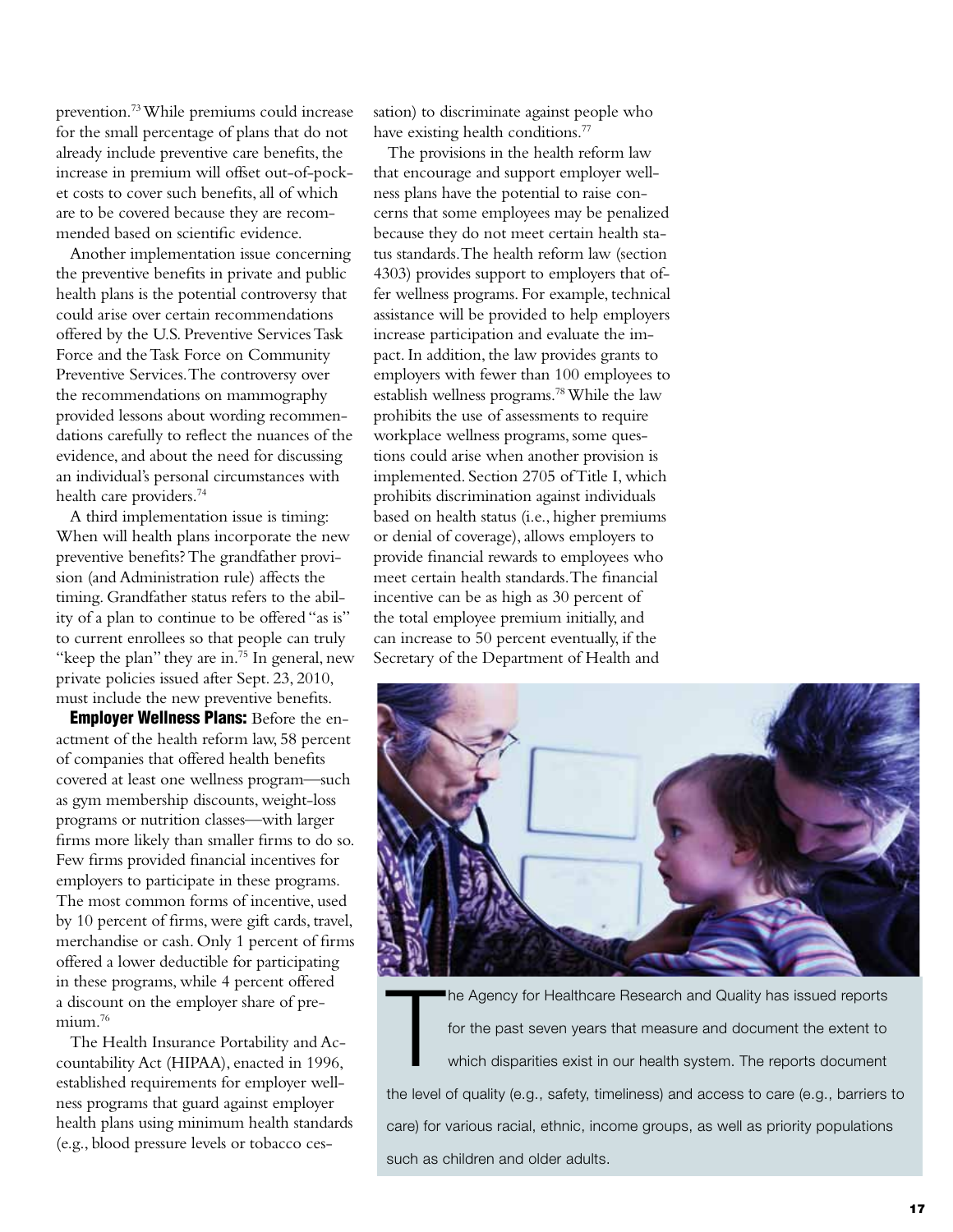

E xpanding access to high-quality, highvalue care—and matching that care to a workforce with the requisite skills to provide it—is a long-term endeavor. Reaching that goal will require us to consider new team practice approaches to increase the accountability of health organizations, medical homes and other models of care, integration of electronic health records and interactive systems, and review of medical licensing restrictions, among many other things.<sup>83</sup>

Human Services allows this increase. Today the potential reward for employees is limited to 20 percent.<sup>79</sup> There are a number of restrictions that provide an opportunity for an employee to improve his or her performance on a health measure, but the bottom line is that some employees might feel that they are financially penalized for a poor blood pressure or cholesterol test result which they may consider to be more genetic than controllable through good nutrition, exercise and modified lifestyle habits.

The Affordable Care Act (Section 4303) requires employers to build capacity to evaluate the affect of these programs, and the Director of the Centers for Disease Control and Prevention to assess, analyze and monitor the impact of the programs, and report findings and recommendations to Congress. Earlier research about disease management programs, which share many elements of employer wellness programs, should provide lessons for employers and the CDC to help shape evaluation of these programs.<sup>80</sup>

Healthcare and Public Health Workforce: Millions of people will be newly covered under health reform by expanded benefits that include preventive care. This will place increased demands on primary care providers who focus on prevention. Massachusetts experienced shortages in primary care doctors after implementation of its health reform law.81 Title V of the Affordable Care Act calls for a Healthcare Workforce Commission that will issue reports with recommendations every year, beginning April 1, 2011. Even before health reform was enacted, the Association of American Medical Colleges projected that there would be a shortage of 46,000 primary care doctors in 2025.82

The workforce issues that must be addressed go beyond the pipeline issue of training more primary care providers. Expanding access to high-quality, high-value care—and matching that care to a workforce with the requisite skills to provide it—is a long-term endeavor. Reaching that goal will require us to consider new team practice approaches to increase the accountability of health organizations, medical homes and other models of care, integration of electronic health records and interactive systems, and review of medical licensing restrictions, among many other things.<sup>83</sup>

Patient-Centered Outcomes Research Institute (Institute): The Affordable Care Act establishes a new Institute that will establish and carry out a clinical outcomes research agenda to help patients, providers and policymakers make better informed decisions to advance health care quality. While the law refers to preventing illness as one of the areas for research, much depends on the extent to which the Institute makes preventionfocused research a priority. Close coordination with the U.S. Preventive Services Task Force and the Task Force on Community Preventive Services will be critical.

# V. Conclusion and Recommendations

The health reform law includes language and funding that significantly expand the country's commitment to promoting health and preventing disease. The Affordable Care Act:

- establishes a high-level Council, with substantial funding for programs to improve population health, to coordinate federal programs and develop and implement a national strategy;
- seeks to reduce the large number of preventable deaths and illness by improving the environment and policies which in turn will increase positive health behavior; for example, by educating the public about nutrition, exercise, and tobacco cessation;
- builds evidence-based preventive services into private and public health coverage, without cost-sharing; and
- conducts pilot projects and research in communities nationwide that will increase our ability to further improve preventive and public health services and population health in the future.

The implementation challenges ahead are substantial, and legal and political challenges to the law create additional uncertainty. Coordination and cooperation across all levels of government and the private health industry will be needed to achieve the law's potential. The following recommendations, many drawn from the work of experts in the prevention arena, are offered to help guide the work of policymakers at the federal, state and local levels who are implementing reform: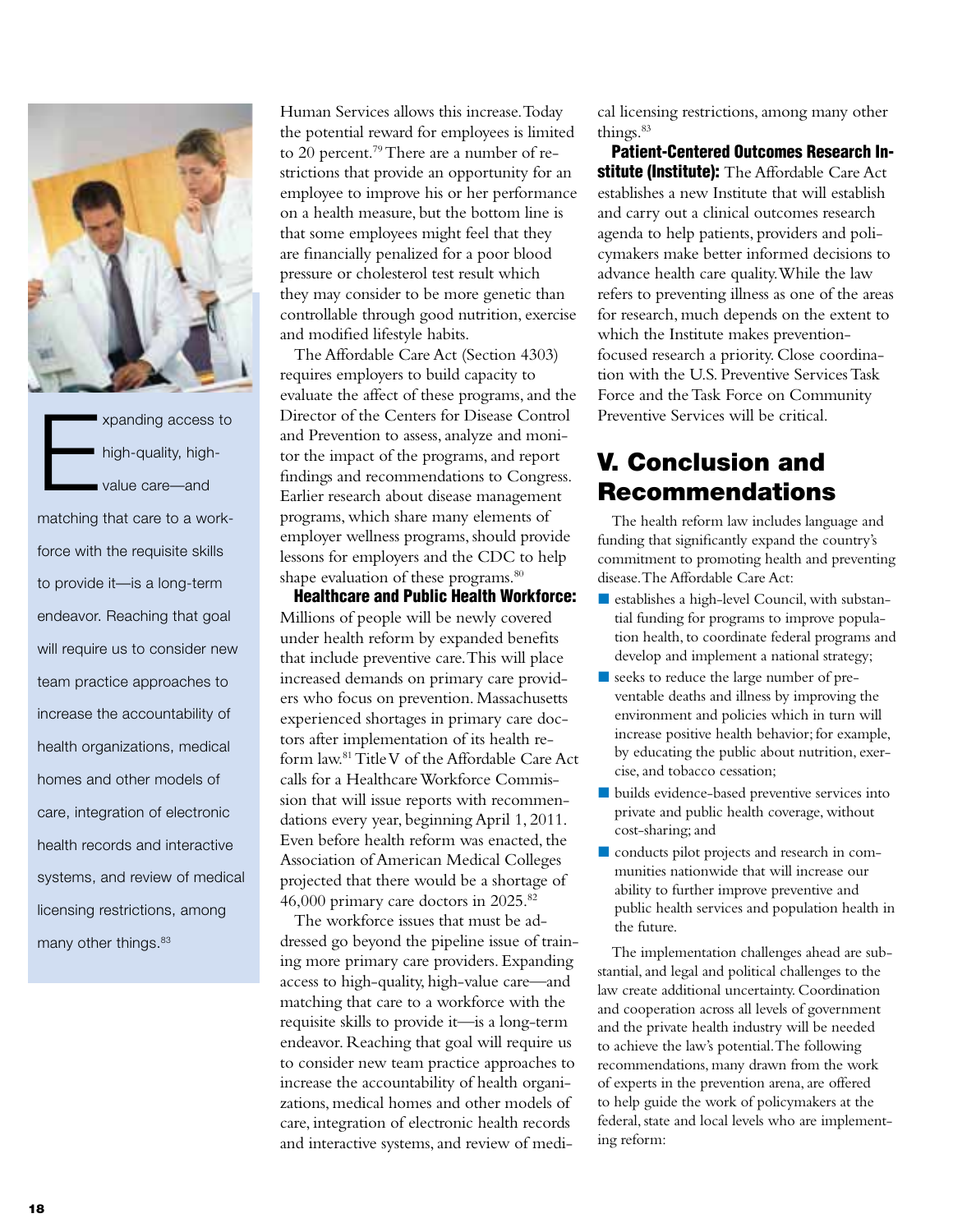- **Policymakers should take steps to ensure that** Prevention and Public Health Fund dollars provide a net incremental investment rather than displace existing spending,<sup>84</sup> and find creative ways to alleviate the severe budget pressure at state and local government agencies.
- New efforts should build on the theme emphasized throughout the health reform law that bases policy on good science. Communicate with target populations, healthcare providers, public health professionals and individuals, with evidence-based information that can improve health.
- **Programs to improve population health should** be designed with sensitivity to patient preferences, culture, needs and well-being, and with the goal of addressing the health disparities which severely limit the quality of care and health of millions of people;
- The Patient-Centered Outcomes Research Institute and other entities establishing research priorities should make research about effectiveness of techniques to prevent disease and disability a high priority, enabling new research that substantially improves population health.
- Notwithstanding the health reform law's focus on "clinical effectiveness" and not "cost-effectiveness," policymakers should explore how reimbursement policy (for Medicare, Medicaid, the Department of Veterans Affairs, the Federal Employees Health Benefits Program, and the private marketplace) can further encourage promotion of health and prevention of disease.
- **Pilot projects (such as individual wellness plans** for at-risk populations and interventions targeted at the pre-Medicare population) should be evaluated, and those that prove successful should be expanded nationwide.

# Acknowledgments

I would like to thank Susan Abramson, Donald Hoppert, and Susan Polan of the APHA for their guidance and thoughtful review of earlier drafts of this issue brief. Thanks to Larry Cohen, Sana Chehimi, and Dalila Butler of Prevention Institute and Donna Brown of the National Association of County and City Health Officials for their helpful comments. I would also like to express my appreciation for the insights provided in interviews with Dr. Paul Jarris, Executive Director of the Association of State and Territorial Health Organizations, Robert M. (Bobby) Pestronk, Executive Director of the National Association of County and City Health Officials,



T he Affordable Care Act seeks to reduce the large number of preventable deaths and illness by improving the environment and policies which in turn will increase positive health behavior; for example, by educating the public about nutrition, exercise, and tobacco cessation.

and Caroline Fichtenberg, staff member of the Senate HELP Committee.

# Endnotes

- 1 *APHA 2009 Agenda for Health Reform.* Washington, DC: American Public Health Association, 2009. Available online at: http://www.apha.org/NR/rdonlyres/681AD0D2- 7DD0-48DD-8D59-E425E271156D/0/HlthReform09C6.pdf. To see how provisions of health reform compare with the APHA Agenda for Health Reform, see *APHA Agenda for Health Reform and Relevant Provisions in the Patient Protection and Affordable Care Act as Amended by the Health Care and Education Affordability Reconciliation Act.* Online at: http://www.apha. org/NR/rdonlyres/00CA506E-4B96-4487-9937- 07F3F4C7470F/0/EnactedPatientProtectionandAffordableCareActandAPHAAgendaforHealthReform.pdf. S
- 2 See also *Blueprint for a Healthier America,* Trust for America's Health, October 2008. Online at: http://healthyamericans. org/report/55/blueprint-for-healthier-america.
- 3 National Journal Expert Blogs: Health Care, Senator Tom Harking, May 21, 2010. Available at http://healthcare. nationaljournal.com/contributors/sen-tom-harkin-diowalth Care and Education Reconciliation Aa.php (June 14, 2010)
- 4 The prevention provisions were included in the first of the two health reform bills enacted, the Patient Protection and Affordable Care Act, P.L. 111-148 (signed into law on March 23, 2010) and The Health Care and Education Reconciliation Act of 2010, P.L. 111-152 (signed into law on March 30, 2010). P.L. 111-152 contained primarily funding and payment provisions, not prevention provisions.
- 5 See for example, *Blueprint for a Healthier America, Washington, DC: Trust for America's Health 2008.* Available at: http:// healthyamericans.org/report/55/blueprint-for-healthieramerica. Accessed June 10, 2010. See, for example, the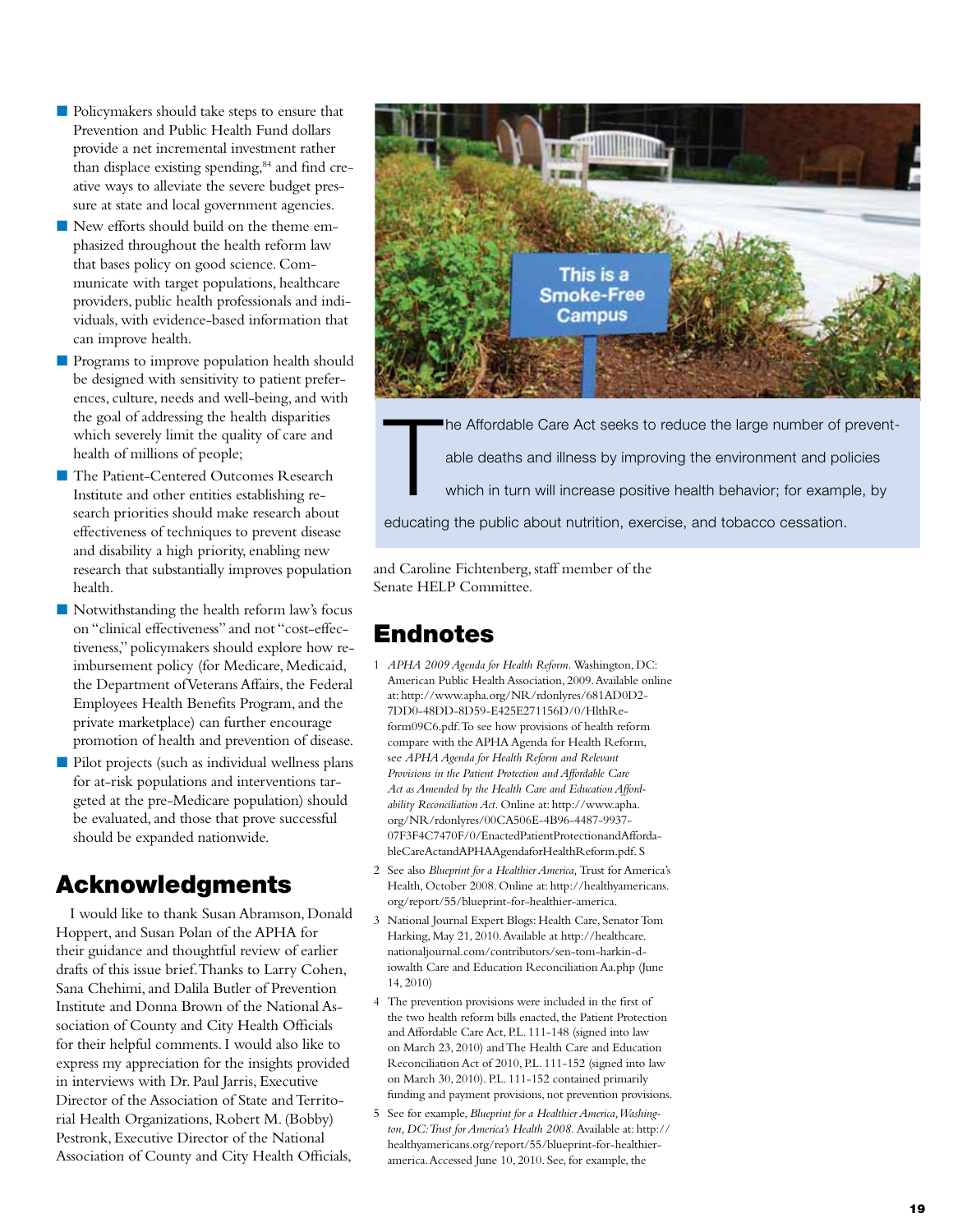letter from Dr. Georges C. Benjamin, Executive Director, APHA, to Senator Harry Reid, Senator Max Baucus, and Senator Tom Harkin, November 20, 2009.

- 6 The prevention provisions were included in the first of the two health reform bills enacted, the Patient Protection and Affordable Care Act, P.L. 111-148 (signed into law on March 23, 2010) and The Health Care and Education Reconciliation Act of 2010, P.L. 111-152 (signed into law on March 30, 2010). P.L. 111-152 contained primarily funding and payment provisions, not prevention provisions.
- 7 The National Priorities Partnership, consisting of experts in quality health care from a broad range of public and private organizations recommended transformation of our health care system including creation of "communi ties that foster health and wellness as well as national, state, and local systems of care fully invested in the prevention of disease, injury, and disability." See: *National Priori ties Partnership. National Priorities and Goals: Aligning Our Efforts to Transform America's Healthcare,* Washington, DC: National Quality Forum, 2008. Available at: http://www. nationalprioritiespartnership.org/uploadedFiles/NPP/ About\_NPP/ExecSum\_no\_ticks.pdf. Accessed October 18, 2010. The Partnership for Prevention, a nonpartisan group of business, nonprofit, and government leaders called for making prevention a high priority in health re form, publishing a report *Real Reform Starts with Prevention.* Available at: http://www.prevent.org/data/files/initiatives/ fullreport-rhrstartswithprevention.pdf Accessed October 18, 2010. The Trust for America's Health (Trust) released its *Blueprint for a Healthier America: Modernizing the Federal Public Health System to Focus on Prevention and Preparedness,*  calling for the establishment of short and long-term health goals, investing in disease prevention "as a cornerstone of health care reform," and implementation of a "national health and prevention strategy focused on lowering disease rates," among other things. See Trust for America's Health, *Blueprint for a Healthier America,* Washington, DC: Trust for America's Health, 2008. Available at: http://healthyameri cans.org/report/55/blueprint-for-healthier-america. Ac cessed June 10, 2010. The Prevention Institute, joined by PolicyLink, called for investing in community prevention "as a core component of health reform" and "promot[ing] collaboration across fields and sectors encouraging healthy people and healthy places." See: Prevention Institute and PolicyLink, *Strengthening What Works: Critical Provisions for*  Prevention in Public Health in Health Reform Legislation, Oakland, CA: Prevention Institute 2009. Available online at: http://www.preventioninstitute.org/component/jlibrary/ article/id-110/127.html. Accessed October 18, 2010.
- 8 The Congressional Budget Office has estimates of Autho rizations for Spending Subject to Appropriations for the PPACA (by section) Letter of May 11, 2010 from Douglas W. Elmendorf, Director, Congressional Budget Office to Honorable Jerry Lewis, Ranking Member, Committee on Appropriations, U.S. House of Representatives, Available at: http://www.cbo.gov/ftpdocs/114xx/doc11490/Lewis - Ltr\_HR3590.pdf.
- 9 *America's Health Rankings. Minnetonka,* MN: United Health Foundation, 2009. Available at: http://www. americashealthrankings.org/2009/report/AHR2009%20 Final%20Report.pdf
- 10 Ibid.
- 11 Ibid.
- 12Kindig DA, Asada Y, Booske B, A population health frame work for setting national and state health goals, JAMA; 299: 2081-2083, 2008.
- 13 Ornish, D. *Intensive Lifestyle Changes for Reversal of Coronary Heart Disease, JAMA.* 280:2001-2007, 1998. Available at: http://jama.ama-assn.org/cgi/content/full/280/23/2001. Accessed October 18, 2010.
- 14Adult Obesity: Obesity Rises Among Adults, U.S. Center for Disease Control and Prevention, August 3, 2010. On line at: http://cdc.gov/vitalsigns/AdultObesity/.
- 15 *Food, Nutrition, Physical Activity and the Prevention of Cancer: A Global Perspective.* Washington, D.C. World Cancer Re search Fund and American Institute for Cancer Research, 2007.
- 16Whelan, EM, Sekhar, S. *Tackling the Obesity Epidemic: How Health Reform Helps Address the Childhood Obesity Epidemic,*  Washington, DC: Center for American Progress, 2010.
- 17Hartman, M., Martin, A., Nuccio, O., et al. *Health Spending Growth At A Historic Low* In 2008, Health Affairs, 29147- 155, 2010.
- 18 *Life Expectancy at Birth and Age 65, by Sex—Select Countries,*  Washington, DC: U.S. Census Bureau, 2010. Available at: http://www.census.gov/compendia/statab/cats/interna tional\_statistics.html. Accessed October 18, 2010.
- 19*America's Health Rankings.* Minnetonka, MN: United Health Foundation, 2009. Available at: http://www. americashealthrankings.org/2009/report/AHR2009%20 Final%20Report.pdf Accessed on June 13, 2010.
- 20*American's Health Rankings.* Minnetonka, MN: United Health Foundation, 2009. Available at: http://www. americashealthrankings.org/Measure/2009/List%20All/ Infant%20Mortality.aspx. Accessed on June 13, 2010.
- 21The countries performing better than the United States were Australia, Canada, Germany, the Netherlands, New Zealand and the United Kingdom. Davis, K, Schoen, C., Stremikis, K. *How the Performance of the U.S. Health Care System Compares Internationally 2010 Update,* New York: The Commonwealth Fund, 2010. Available at: http:// www.commonwealthfund.org/Content/Publications/ Fund-Reports/2010/Jun/Mirror-Mirror-Update.aspx. Accessed October 18, 2010.
- 22*The Commonwealth Fund Opinion Leaders Survey,* January 2007. Available at: http://www.commonwealthfund.org/ Maps-and-Data/ChartCart/View-All.aspx?charttopic=He alth+Care+Workforce. Accessed October 18, 2010.
- 23 Committee on the Future Health Care Workforce for Older Americans, *Retooling for an Aging America: Build ing the Health Care Workforce,* Washington, DC: Institute of Medicine. Available at: http://books.nap.edu/catalog. php?record\_id=12089. Accessed October 18, 2010.
- 24*American's Health Rankings.* Minnetonka, MN: United Health Foundation, 2009. Available at: http://www. americashealthrankings.org/2009/report/AHR2009%20 Final%20Report.pdf Accessed on June 13, 2010.
- 25 Ibid.
- 26*America's Children in Brief: Key National Indicators of Wellbeing,* Federal Interagency Forum on child and Family Statistics, 2010. Available at: http://childstats.gov. Accessed October 18, 2010.

27 Ibid. AHRQ, p. 6.

28 Ibid. p. 20. 1.4 million children between 12 and 17 years old needed treatment for an alcohol problem in 2006. Office of Applied Studies. 2007. Results from the 2006 National Survey on Drug Use and Health: National Find ings. Rockville, MD: Substance Abuse and Mental Health Services Administration. Cited at: http://www.alcohol freechildren.org/files/pubs/html/stat.htm#health.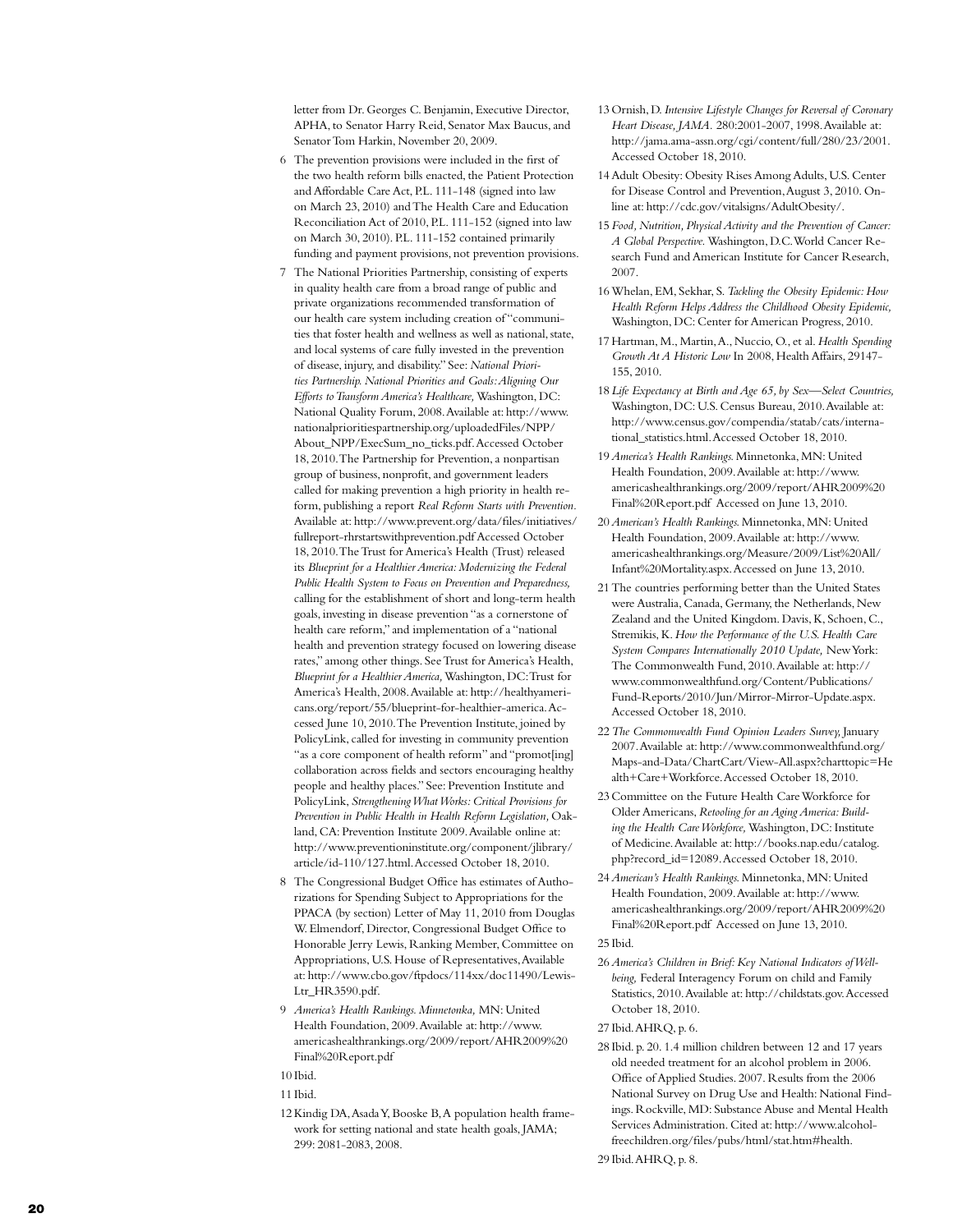- 30 March 1, 2010l, Announcement from the White House. Online at: http://www.whitehouse.gov/the-press-office/ president-obama-announces-steps-reduce-dropout-rateand-prepare-students-college-an
- 31U.S Surgeon General. *Mental Health: A Report of the Surgeon General.* Washington, DC: U.S. Public Health Service. Available at: http://www.surgeongeneral.gov/library/men talhealth/chapter3/sec5.html. Accessed October 18, 2010.
- 32Trust for America's Health. *Prevention for a Healthier America: Investments in Disease Prevention Yield Significant Savings, Stronger Communities,* Washington, DC: Trust for America's Health, 2008. Available at: www.healthyamericans.org. Accessed June 10, 2010.
- 33 *Healthy People 2010 and Healthy People 2020* (still under development) are initiatives based in the Office of Disease Prevention and Health Promotion. They establish preven tion goals for the nation, and build on the 1979 Surgeon General's Report, *Healthy People, and Healthy People 2000: National Health Promotion and Disease Prevention Objectives.*
- 34Williams DR, McClellan MB, Rivlin SM, Beyond *The Affordable Care Act: Achieving Real Improvements in Americans' Health,* Health Affairs, 29: 1481-1488, 2010.
- 35 Prevention Institute, Addressing the Intersection: Prevent ing Violence and Promoting Healthy Eating and Active Living, May 2010. Online at: http://www.preventioninsti tute.org/component/jlibrary/article/id-267/127.html.
- 36Hartman M, Martin A, Nuccio O, et al. *Health Spending Growth At A Historic Low in 2008.* Health Affairs, January, Exhibit 1.
- 37This was established by an Executive Order of the Presi dent on June 10, 2010.
- 38Also included by the law on the Council: Administrator of the Environmental Protection Agency, Director of the Office of National Drug Control Policy, Assistant Secretary for Indian Affairs, Chairman of the Corporation for National and Community Service, and head of any other Federal agency that the chairman considers appropriate. Additional members currently serving are the Secretar ies of Defense, Veterans Affairs and Housing and Urban Development, as well as a representative of the Office of Management and Budget. See: http://www.healthcare. gov/center/councils/nphpphc/about/index.html#ovr.
- 39 For a description of local programs that can benefit popu lations that have often been marginalized and underserved, see *A Time of Opportunity: Local Solutions to Reduce Inequities in Health and Safety,* Prevention Institute, May 2009. On line at: http://www.preventioninstitute.org/component/ jlibrary/article/id-81/288.html.
- 40 In addition, Title I, section 2705 allows employers to provide financial incentives to employees to meet certain health standards, as discussed in Employer Wellness Plan section in implementation and policy section below.
- 41These provisions (and the sections) are from the Patient Protection and Affordable Care Act, P.L. 111-148.
- 42 See Table 2 for information about evaluating interventions regarding the Medicare population. This section of Table 1 includes the grants for programs targeted to the 55 to 64 year old population.
- 43 Op. cit. National Priorities Partnership.
- 44 Section 4004, Public Law 111-148.
- 45 Exhibit 7-16. Employer Health Benefits: 2009 Annual Sur vey, The Kaiser Family Foundation and Health Research & Educational Trust. Available at: http://ehbs.kff.org/ pdf/2009/7936.pdf Accessed October 18, 2010.
- 46 Pear, R. E*conomy Led Americans to Limit Use of Routine Health Services, Study Says,* New York Times, August 17, 2010, p. A14. The article describes the study that compared routine care provided in five countries, and found that cut backs in care corresponded to the level of out-of-pocket costs. Article reports on The Economic Crisis and Medical Care Usage, National Bureau of Economic Research Working Paper No. 15842, March 2010. Co-authors An namaria Lusardi, Daniel Schneider and Peter Tufano.
- 47*APHA Agenda for Health Reform and Relevant Provi sions in the Patient Protection and Affordable Care Act as Amended by the Health Care and Education Affordability Reconciliation Act.* Washington, DC: American Pub lic Health Association. Available at: http://www.apha. org/NR/rdonlyres/00CA506E-4B96-4487-9937- 07F3F4C7470F/0/EnactedPatientProtectionandAffordableCareActandAPHAAgendaforHealthReform.pdf. Accessed October 18, 2010.
- 48U.S Preventive Services Task Force. T*he Guide to Clinical Preventive Services: Recommendations of the U.S. Preventive Services Task Force,* Washington, DC: Agency for Healthcare Research and Quality, 2009. Available at: http://www.ahrq. gov/clinic/pocketgd09/pocketgd09.pdf Accessed June 8, 2010. The Affordable Care Act (Section 4003) also requires enhanced dissemination of the recommendations for best practices.
- 49The Secretary of HHS is given authority in the health reform law to expand the coverage beyond that recom mended by the U.S. Preventive Services Task Force.
- 50 Center for Medicare and Medicaid Services, *Your Medicare Benefits.* Washington, DC: Department of Health and Human Services. Available at: http://www.medicare.gov/ publications/pubs/pdf/10116.pdf. Accessed October 18, 2010.
- 51Amends section (8) of the Social Security Act (42 U.S.C. 132b-9a(e)(8).
- 52This provision also calls for review of each recommenda tion every 5 years.
- 53The section numbers refer to the Patient Protection and Affordability Act, P.L. 111-148.
- 54Trust for America's Health, Letter to Secretary Sebelius, April 20, 2010.
- 55 Ibid.
- 56 Sebelius Announces New \$250 Million Investment to Lay Foundation for Prevention and Public Health, News Release, June 18, 2010, and Fact Sheet: *Afford able Care Act: Laying the Foundation for Prevention,* June 18, 2010. Available at: http://www.hhs.gov/news/ press/2010pres/06/20100618g.html and http://www. healthreform.gov/newsroom/acaprevention.html.
- 57 Press Release: *Prevention and Public Health Fund to Jumpstart Community-Based Prevention Programs, Trust for America's Health (TFAH),* June 18, 2010. Available at: http:// healthyamericans.org/newsroom/releases/?releaseid=215.
- 58 Conversation with Caroline Fichtenberg, staff of U.S. Senate Health, Education, Labor and Pensions Committee, June 30, 2010.
- 59 Ibid.
- 60 Letter from Georges C. Benjamin, MD, FACP, FACEP, Executive Director, APHA, to the United States Senate, August 3, 2010. Edwin Park and Chuck Marr, *Johanns Amendment to Small Business Bill Would Raise Health Insurance Premiums, Increase the Ranks of the Uninsured, and Eliminate Preventive Health Funding,* Center on Budget and Policy Priorities, September 13, 2010.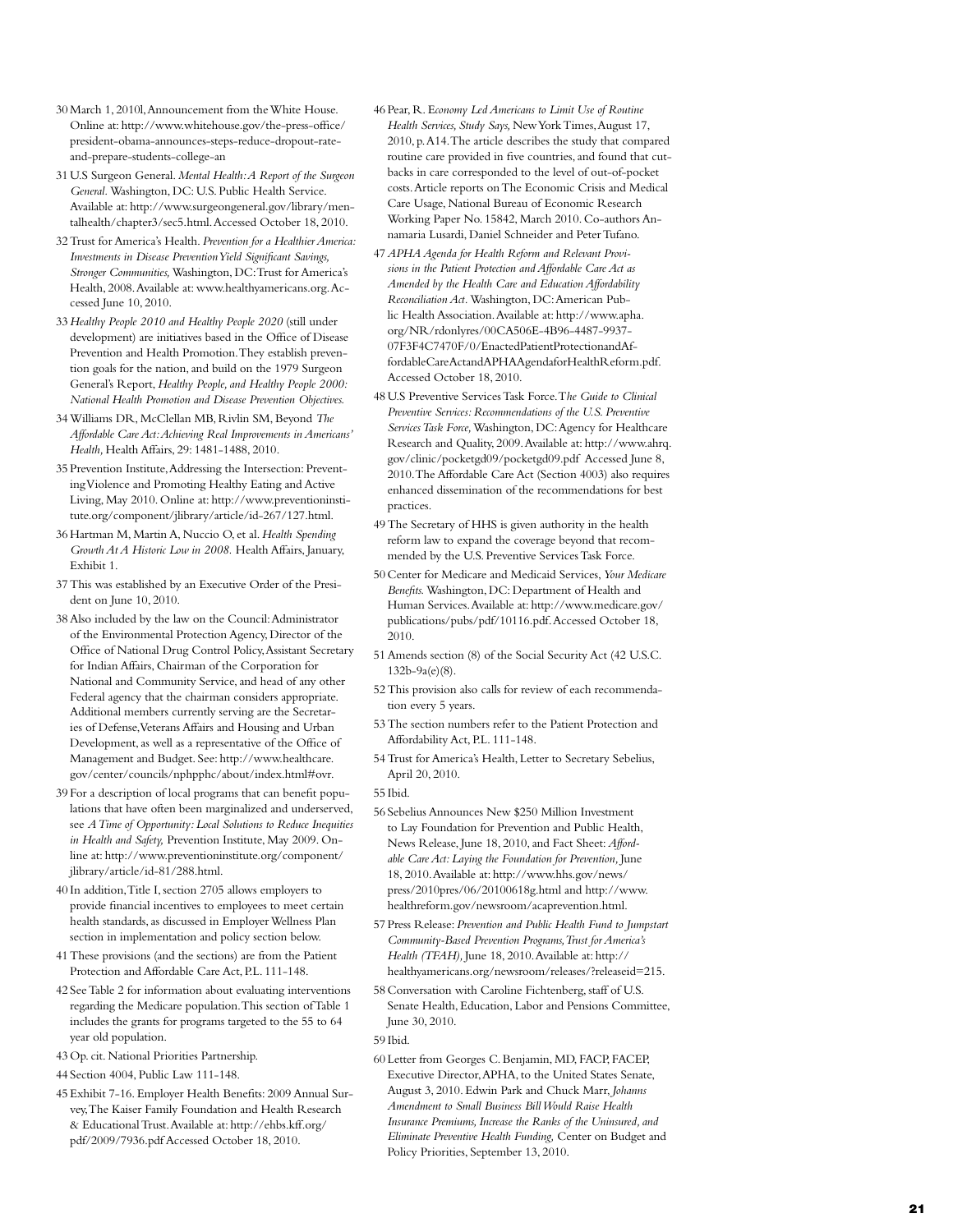- 61 See Section II above and *Prevention for a Healthier America: Investments in Disease Prevention Yield Significant Savings, Stronger Communities,* Trust for America's Health, July 2008. (Above in note 33).
- 62White House Executive Order Executive Order-- Establishing the National Prevention, Health Promotion, and Public Health Council, June 10, 2010. Available at: http:// www.whitehouse.gov/the-press-office/executive-orderestablishing-national-prevention-health-promotion-andpublic-health. Accessed October 18, 2010.
- 63 2010 *Annual Status Report.* Washington, DC: National Prevention, Health Promotion and Public Health Council, 2010.

- 65 Ibid. The language below is a condensed form of the list of strategies in the report, in some cases shortening the descriptions.
- 66Health reform implementation materials for the Department of Health and Human Services are posted at www. healthcare.gov.
- 67 Conversation with Bobby Pestronk, Executive Director, National Association of City and County Health Officials, July 1, 2010.
- 68 *50 Ways to Implement Health Reform: State Challenges and Federal Assistance,* Alliance for Health Reform, August 2, 2010. Available at: http://allhealth.org/briefing\_detail. asp?bi=190. Accessed October 18, 2010.
- 69 *Legal Challenges to Health Reform: An Alliance for Health Reform Toolkit,* May 18, 2010. Available at: http://www. allhealth.org/publications/Uninsured/Legal\_Challenges\_ to\_New\_Health\_Reform\_Law\_97.pdf.
- 70 National Institute of Health Working Group on Health Disparities, *Draft Trans-NIH Strategic Research Plan on Health Disparities,* Bethesda, MD: National Institute of Health, 2000.
- 71Agency for Healthcare Research and Quality. *2009 National Healthcare Disparities Report, Washington, DC: Department of Health and Human Services,* 2010. Available at: www.ahrq. gov/qual/qrdr09.htm. Accessed October 18, 2010.
- 72 90 percent of workers with employer coverage in health maintenance organizations, preferred provider organizations, point-of-service plans and high deductible health plans had preventive services coverage, without having to meet a deductible, in 2009. The Henry J. Kaiser Family Foundation and Health Research & Educational Trust, *Employer Health Benefits: 2009 Annual Survey,* Washington, DC: Kaiser Family Foundation, 2009. Available at: http:// ehbs.kff.org/pdf/2009/7936.pdf. Accessed on June 10, 2010.
- 73Trust for America's Health, *Prevention for a Healthier America: Investments in Disease Prevention Yield Significant Savings, Stronger Communities,* July 2008. Available at: http:// healthyamericans.org/reports/prevention08. Accessed on June 10, 2010.
- 74 See also: Wilensky, GR. *The Mammography Guidelines and Evidence-Based Medicine.* Health Affairs Blog, January 12, 2010. Available online at: http://healthaffairs.org/ blog/2010/01/12/the-mammograpy-guidelines-andevidence-based-medicine/ Accessed June 14, 2010.
- 75 Julian Pecquet, *Insurers seek more flexibility to avoid health reform mandates,* The Hill, August 11, 2010; Mike Lillis, U.S. Chamber lodges complaints with new rules for grandfathered health plans," The Hill, August 16, 2010.
- 76 Section 12, Kaiser and HRET, Employer Health Benefits 2009 Annual Survey, p. 170.
- 77*Employer Wellness Programs,* Posted by Health Reform GPS, August 16, 2010. Available at: http://healthreformgps.org/ resources/employer-wellness-programs/
- 78 Section 10408 authorizes \$200 million for FY2011- FY2015.
- 79 Darling H., *Health Care Reform: Perspective from large Employers,* Health Affairs (Millwood) 29: 1220-1224, 2010.
- 80 See, e.g., Congressional Budget Office, An Evaluation of the Literature of Disease Management Programs, October 13, 2004. Online at: http://www.cbo.gov/ftpdocs/59xx/ doc5909/10-13-DiseaseMngmnt.pdf and Mattke S., Seid M., Ma S., Evidence for the Effect of Disease Management: Is \$1 Billion a Year a Good Investment? American Journal of Managed Care, 13: 670-676, 2007. Available at: http://www.ajmc.com/media/pdf/AJMC\_07dec\_ Mattke\_670to76.pdf. Accessed October 18, 2010.
- 81 Long SK., Masi PB. Access And Affordability: *An Update On Health Reform In Massachusetts, Fall 2008,* Health Affairs, Web Exclusive, May 28, 2009. W578.
- 82 Center for Workforce Studies, *The Complexities of Physician Supply and Demand: Projections Through 2025,* Washington, DC: Association of American Medical Colleges, 2008. Available at: https://services.aamc.org/publications/ showfile.cfm?file=version122.pdf&prd\_id=244&prv\_ id=299&pdf\_id=122. Accessed October 18, 2010.
- 83 See Margolis M, and Bodenheimer T, *Transforming Primary Care: From Past Practice to the Practice of the Future,* Health Affairs. 29: 779-783, 2010.
- 84Trust for America's Health, Letter to Secretary Sebelius, April 20, 2010.

85 See: http://www.healthypeople.gov/.

- 86 See: http://www.thecommunityguide.org/index.html.
- 87Available at http://www.ahrq.gov/clinic/pocketgd.htm.

<sup>64</sup> Ibid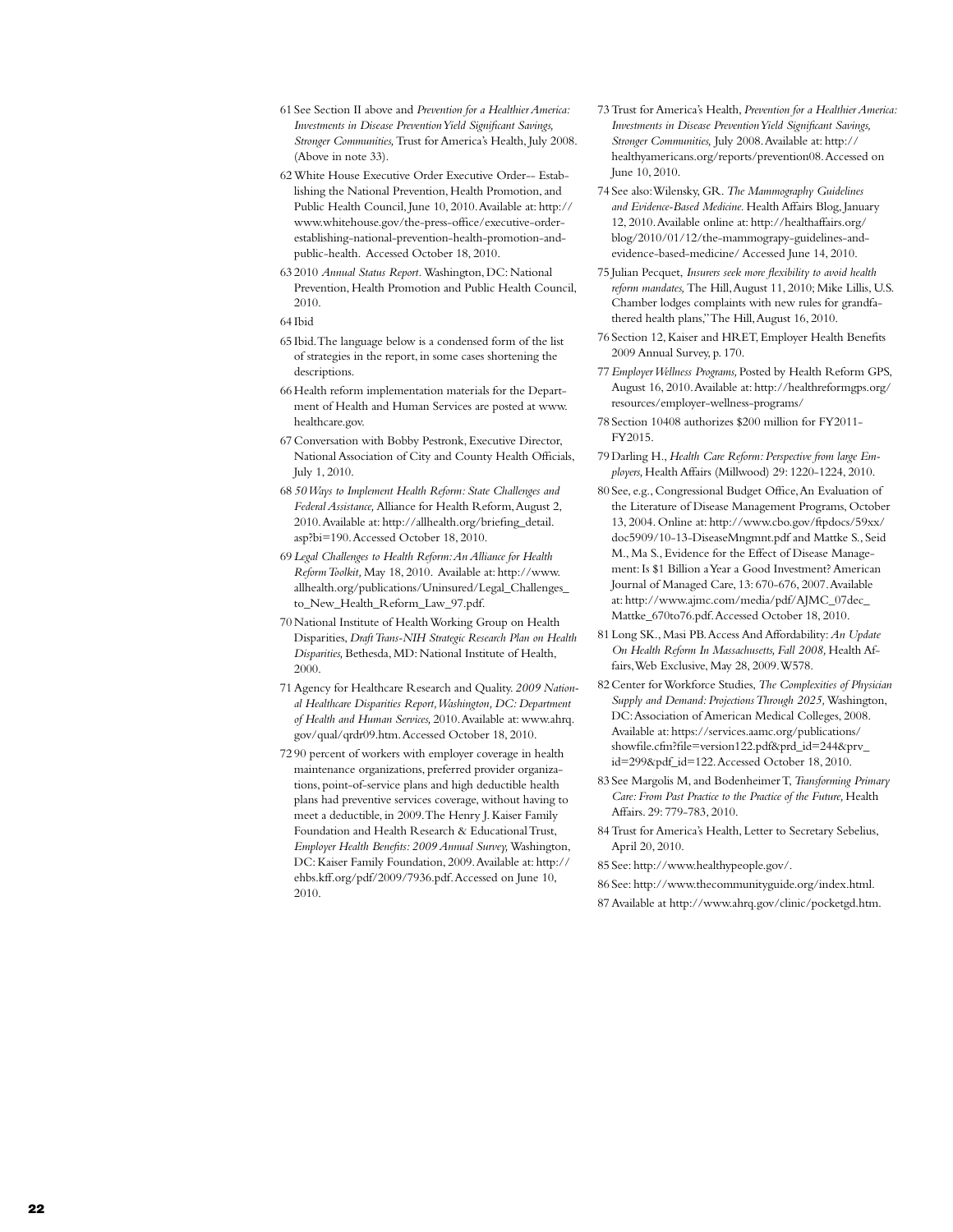## Appendix 2

**Terms Used in Preventive Health and in the Issue Brief**

**Agency for Healthcare Quality and Research (AHRQ)**—The agency within the U.S. Department of Health and Human Services that is charged with improving the quality, safety, efficiency, and effectiveness of health care for all Americans.

**Centers for Disease Control and Prevention (CDC)**—This is an agency within HHS responsible for increasing access to health care services to the uninsured and others who are medically vulnerable.

**Department of Health and Human Services (HHS)**—This is the federal department that is responsible for federal programs that involve the health and human services of Americans. It is the focal point for the nearly all health reform implementation. Key agencies are housed within HHS – the Agency for Health care Research and Quality, the Center for Disease Control and Prevention, the Health Resources Administration.

**Health Resources and Services Administration (HRSA)**—The Health Resources and Services Administration (HRSA), an agency of the U.S. Department of Health and Human Services, is the primary Federal agency for improving access to health care services for people who are uninsured, isolated or medically vulnerable.

**Affordable Care Act**—Congress enacted two laws in 2010 that reform the health care system in many ways. The Patient Protection and Affordable Care Act (P.L. 111-148) is the law that includes the provisions described in this issue brief. The Health Care and Education Reconciliation Act of 2010 (P.L. 111-152) included provisions primarily related to funding and payment issues. The "Affordable Care Act" encompasses both laws.

**Healthy People**—A project by federal agencies, working with State and Territorial health departments and hundreds of consortium members, to establish a framework for disease prevention and health promotion. The overarching goals are to increase quality and years of healthy life and to reduce health disparities. Healthy People 2010 had a comprehensive list objectives for disease prevention and health promotion, covering 28 focus areas  $(e.a., diabetes).<sup>85</sup>$ 

**Task Force on Community Preventive Services**—This independent task force, newly authorized by the health reform law and housed at the CDC, consists of experts in prevention and public health experts. It is charged with overseeing the analyses of public health interventions. It makes recommendations for interventions that advance population health. Its recommendations are available for free online; they are published in the *Guide to Community Preventive Services.*<sup>86</sup>

**U.S Preventive Services Task Force**—An independent panel of experts in prevention and primary care. First established in 1984, it is now housed at the Agency for Healthcare Research and Quality. Its recommendations for preventive care are available for free online to everyone and are published in the *Guide to Clinical Preventive Services.*87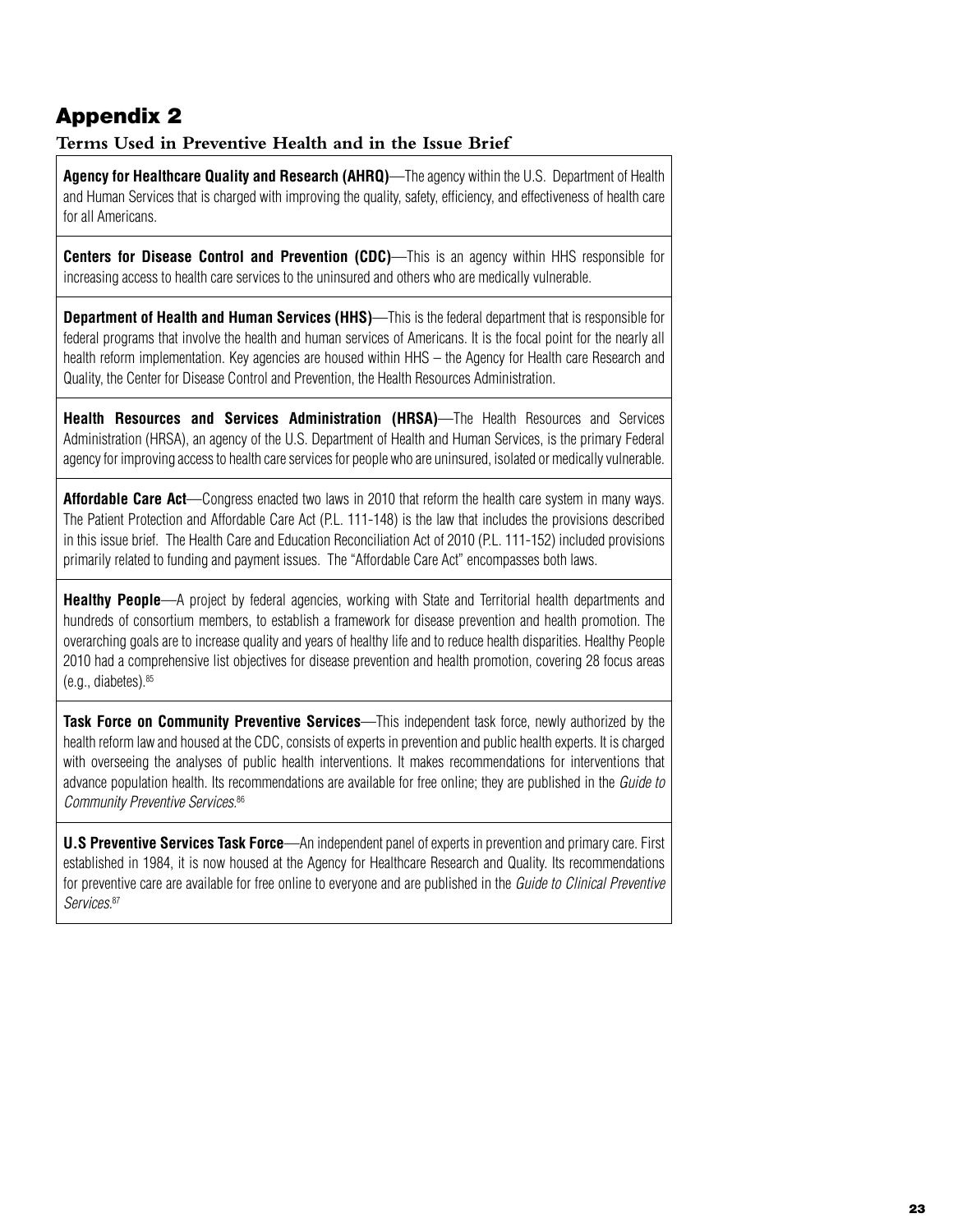# Appendix 1:

**APHA's Health Reform Implementation Timeline—***Beyond coverage: Public health, prevention and wellness provisions*

|                                             | 2010                                                                                                                                                                                                                                                                                                                                                                                                                                                                                                                                                                                                                                                                                                                                                                                                                                                                                                                                                                                                                                                                                                                                                                                                                                                                                                                                                                                                                                                                                                                                                                                                                                                                                                                                                                                                                                                                                                                                      |
|---------------------------------------------|-------------------------------------------------------------------------------------------------------------------------------------------------------------------------------------------------------------------------------------------------------------------------------------------------------------------------------------------------------------------------------------------------------------------------------------------------------------------------------------------------------------------------------------------------------------------------------------------------------------------------------------------------------------------------------------------------------------------------------------------------------------------------------------------------------------------------------------------------------------------------------------------------------------------------------------------------------------------------------------------------------------------------------------------------------------------------------------------------------------------------------------------------------------------------------------------------------------------------------------------------------------------------------------------------------------------------------------------------------------------------------------------------------------------------------------------------------------------------------------------------------------------------------------------------------------------------------------------------------------------------------------------------------------------------------------------------------------------------------------------------------------------------------------------------------------------------------------------------------------------------------------------------------------------------------------------|
| <b>Prevention</b><br>and<br><b>Wellness</b> | • Prevention and Public Health Investment Fund: Provides expanded and sustained national investment increasing from \$500 million in FY2010 to \$2 billion in FY2015 an<br>year thereafter.<br>. National Health Promotion and Prevention Strategy: Directs an interagency council, chaired by the U.S. Surgeon General, to develop a national prevention and health pro<br>. Healthy Aging, Living Well Program: Creates a pilot program to help control chronic disease and reduce Medicare costs of the pre-Medicare-eligible population.<br>. Pregnancy Assistance Fund: Awards competitive grants to states to assist pregnant and parenting teens and women, and victims or domestic violence and sexual assault.<br>million each year for FY2010-2019.<br>. Commission on Key National Indicators: Establishes "Commission on Key National Indicators" to develop and oversee a "Key National Indicators" system. Authorizes bu<br>appropriate \$10 million for FY2010; \$7.5 million from FY2011-2018.<br>. Community Transformation Grants: Grants to implement, evaluate and disseminate proven evidence-based community preventive health activities.<br>• Increased Funding for Immunizations: State grants to increase recommended immunizations in high-risk populations. Allows states to purchase adult vaccines directly from<br>manufacturers at HHS-negotiated price. Reauthorizes section 317 program; Authorizes but does not appropriate \$1 million for FY2010.<br>• Maternal, Infant and Early Child Home Visitation Programs: Funding to states, tribes and territories to develop and implement one or more evidence-based Maternal, Infa<br>Childhood Visitation model(s). Authorizes \$1.5 billion in total funding FY2010-2015.<br>• Personal Responsibility Education Grants: Funding to states to educate adolescents on abstinence and contraception for prevention of teenage pregnancy and sexually tra |
| <b>Public Health</b>                        | infections, including HIV/AIDS. Authorizes but does not appropriate \$75 million/year FY2010-2014.<br>. Federally Qualified Health Center (FQHC): Authorizes but does not appropriate funding for FQHCs that increases from \$2.98 billion in FY2010 to \$8.33 billion in FY2015<br>• Address Access to Care Issues: Authorizes but does not appropriate \$100 million to be available through September 20, 2011 to fund infrastructure projects to expand ad<br>• School-Based Health Clinics: Creates a grant program for the operation and development of school-based health clinics. Authorizes \$50 million each year for FY2010-20<br>and equipment expenditures.<br>. Nurse-Managed Health Clinics: Grant program, administered by HRSA, to support nurse-managed health clinics. Authorizes but does not appropriate \$50 million for FY2<br>. Surveillance and Lab Capacity: Establishes a CDC grant program to improve surveillance for and responses to infectious diseases and other conditions of public health i<br>Authorizes but does not appropriate \$190 million each year for FY2010-2013.                                                                                                                                                                                                                                                                                                                                                                                                                                                                                                                                                                                                                                                                                                                                                                                                                          |
| <b>Public Health</b><br>Workforce           | . National Health Care Workforce Commission: Creates a commission charged with disseminating information on current and projected health care workforce supply and<br>education and training capacity, retention programs, and fiscal sustainability.<br>. National Health Service Corps: Increases and extends funding authorization for the scholarship and loan repayment program for FY2010-2015.<br>. Public Health Professional Training: Training program for mid-career public health professionals. Authorizes but does not appropriate \$30 million for FY2010.<br>• Healthcare Workforce Development: Grant program to support state and regional partnerships to complete comprehensive workforce planning and development. Authoriz<br>appropriate \$8 million in FY2010 for planning grants (entities must match at least 15% of funding) and \$150 million for FY2010 for implementation grants (entities must<br>25% of funding).<br>. National Emergency Corps: Establishes Ready Reserve Corps within the Commissioned Corps for service in times of national emergency. Authorizes but does not approp<br>each year for FY2010-2014.<br>. Allied Health Professional Loan Repayment: Loan repayment to allied health professionals employed at public health agencies or in settings providing health care to patie<br>underserved areas. Authorizes but does not appropriate \$30 million for FY2010.<br>• Pediatric Loan Repayment: Loan repayment program for pediatric subspecialists who are or will be working in underserved areas. Authorizes but does not appropriate \$3<br>year for FY2010-2014.<br>• Primary Care Training: Authorizes but does not appropriate \$125 million for FY2010 for primary care training grants. Authorizes but does not appropriate \$750,000 for ea<br>2014 for integrating academic units of primary care.                                                                    |
| <b>Insurance</b>                            | • Elimination of Cost-Sharing for Preventive Care in Private plans: Eliminates co-payments, co-insurance, and deductibles for preventive care for plans purchased after Seg<br>2010; provides 100% coverage for preventive services.                                                                                                                                                                                                                                                                                                                                                                                                                                                                                                                                                                                                                                                                                                                                                                                                                                                                                                                                                                                                                                                                                                                                                                                                                                                                                                                                                                                                                                                                                                                                                                                                                                                                                                      |
| <b>Medicaid</b>                             | . Coverage for Family Planning Services: Creates a state option to provide Medicaid coverage for family planning services to certain low-income individuals.<br>• Coverage for Tobacco Cessation Programs: Requires states to provide Medicaid coverage for tobacco cessation services for pregnant women and eliminates cost sharing<br>services.                                                                                                                                                                                                                                                                                                                                                                                                                                                                                                                                                                                                                                                                                                                                                                                                                                                                                                                                                                                                                                                                                                                                                                                                                                                                                                                                                                                                                                                                                                                                                                                        |
| <b>Medicare</b>                             |                                                                                                                                                                                                                                                                                                                                                                                                                                                                                                                                                                                                                                                                                                                                                                                                                                                                                                                                                                                                                                                                                                                                                                                                                                                                                                                                                                                                                                                                                                                                                                                                                                                                                                                                                                                                                                                                                                                                           |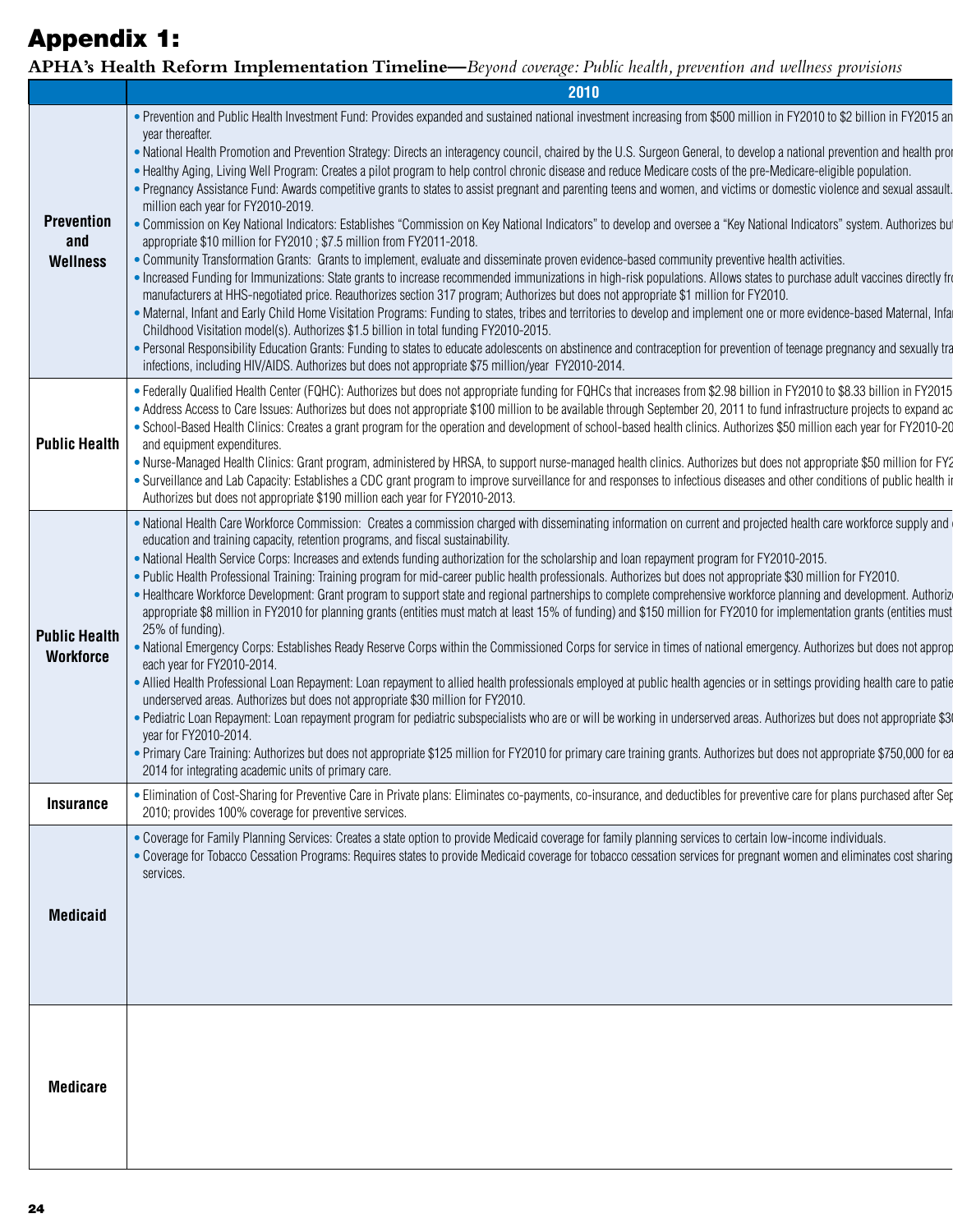|                                                                                                                                            | 2011                                                     |                                                                                                                                                                                                                                                                                                                                                                                                                                                                                                                                                                                                                 | 2012                                                                                                                                                                                                                                                            |         | 2013                                                                                                                                                                                                                                                                                                                                                                                                                                           |  |
|--------------------------------------------------------------------------------------------------------------------------------------------|----------------------------------------------------------|-----------------------------------------------------------------------------------------------------------------------------------------------------------------------------------------------------------------------------------------------------------------------------------------------------------------------------------------------------------------------------------------------------------------------------------------------------------------------------------------------------------------------------------------------------------------------------------------------------------------|-----------------------------------------------------------------------------------------------------------------------------------------------------------------------------------------------------------------------------------------------------------------|---------|------------------------------------------------------------------------------------------------------------------------------------------------------------------------------------------------------------------------------------------------------------------------------------------------------------------------------------------------------------------------------------------------------------------------------------------------|--|
| d each fiscal<br>outcomes, and population health.<br>motion strategy.<br>Authorizes \$25<br>t does not<br>om<br>nt, and Early<br>ınsmitted |                                                          | • National Improvement Strategy: Develops a national quality improvement strategy<br>that includes priorities to improve the delivery of health care services, patient health<br>. Nutrition Labeling Requirements: Requires nutrition labeling on standard menu items<br>at chain restaurants and on of food sold from vending machines.<br>• Education and Outreach Campaign on Preventive Benefits: Requires HHS to convene<br>a national public/private partnership to conduct a national prevention and health<br>promotion outreach and education campaign; funding not to exceed \$500 million.          | • Oral Health Campaign:<br>Establishes 5-year<br>national public education<br>campaign on oral<br>healthcare prevention.<br>Demonstration grants<br>to demonstrate<br>the effectiveness<br>of research-based<br>dental caries disease<br>management activities. |         |                                                                                                                                                                                                                                                                                                                                                                                                                                                |  |
| cess to care.<br>13 for facilities<br>FY2015.<br>2010.<br>mportance.                                                                       |                                                          | • Expansion of National Health Service Corps: Establishes Community Health Center<br>Fund to increase investment in National Health Service Corps. Authorizes a total of<br>\$1.5 billion in funding increasing from \$290 million in FY2011 to \$310 million in<br>• Increasing Community Health Center Funding: Authorizes additional funding for<br>community health centers, increasing from \$1 billion in FY2011 to \$3.6 billion in<br>FY2015. Provides an additional \$1.5 billion for renovation and construction.                                                                                     |                                                                                                                                                                                                                                                                 |         |                                                                                                                                                                                                                                                                                                                                                                                                                                                |  |
| demand,<br>es but does not<br>match at least<br>riate \$50 million<br>nts in<br>0 million each<br>ch year FY2010-                          | to \$35,000 for loan repayment for each year of service. | . Payments for Teaching Residency Positions: Requires HHS to redistribute certain<br>unfilled residency positions for training of primary care physicians.<br>. Public Health Workforce Loan Repayment: Creates a Public Health Workforce Loan<br>Repayment Program, authorizing but not appropriating \$195 million for FY2010 and<br>such sums as may be necessary for FY2011-2015. Participants eligible to receive up                                                                                                                                                                                       |                                                                                                                                                                                                                                                                 |         |                                                                                                                                                                                                                                                                                                                                                                                                                                                |  |
| stember 23,<br>for these<br>Authorizes \$100 million in FY2011-2015.                                                                       |                                                          | . Behavior Modification Incentives: State grants for behavior modification incentive<br>programs to lower chronic disease risk factors among Medicaid beneficiaries.                                                                                                                                                                                                                                                                                                                                                                                                                                            |                                                                                                                                                                                                                                                                 | $1\%$ . | • Primary Care Payment Increase: Increases<br>Medicaid payments for primary care services<br>provided by primary care doctors for FY2013-<br>2014 with 100% federal funding.<br>• Elimination of Cost-Sharing for Preventive Care in<br>Medicaid: Eliminates co-payments, co-insurance<br>and deductibles for preventive care; provides<br>100% coverage for preventive services. Increases<br>FMAP allocation to states for these services by |  |
| preventive services.<br>five years.                                                                                                        |                                                          | • Elimination of Cost-Sharing for Preventive Care in Medicare: Eliminates co-payments,<br>co-insurance and deductibles for preventive care; provides 100% coverage for<br>• Prevention Plans and Behavior Modification: Medicare coverage of an annual wellness<br>visit and personalized prevention plan, which include a comprehensive health risk<br>assessment. Provides incentives to complete behavior modification programs.<br>• Heath Profession Shortage Area (HPSAs) Bonuses: Provides primary care practitioners<br>and general surgeons practicing in HPSAs, with a 10% Medicare payment bonus for |                                                                                                                                                                                                                                                                 |         |                                                                                                                                                                                                                                                                                                                                                                                                                                                |  |